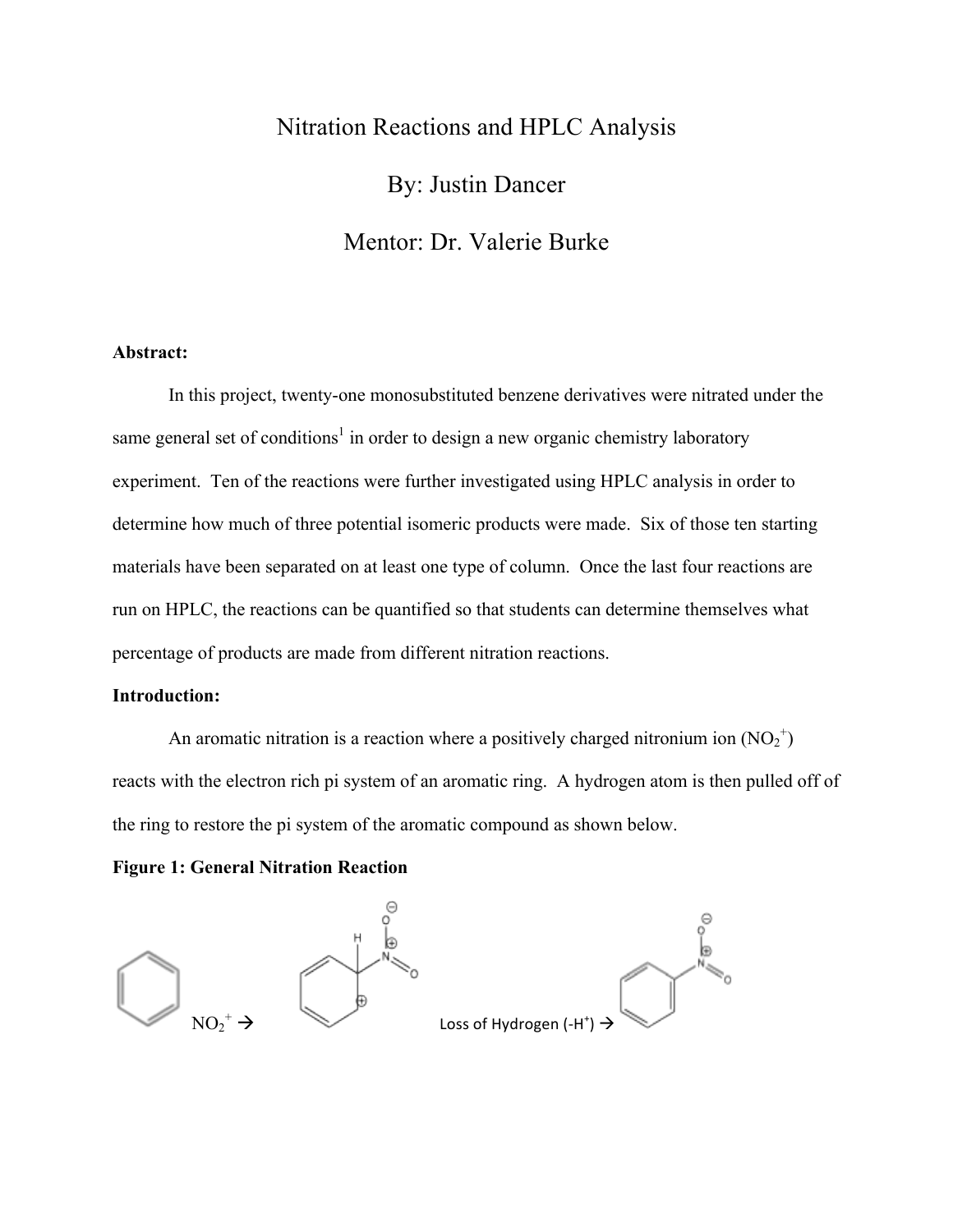Dancer 2

When there is a functional group, also known as a substituent, on the aromatic ring, the rate of the reaction and the location where the nitronium ion adds to the ring are both affected depending on the substituent on the ring. There are two main categories of substituents: electron withdrawing groups and electron releasing groups. Electron withdrawing groups pull electron density away from the ring, making the already unstable carbocation intermediate even more unstable. This leads to the reaction progressing slower than that of an unsubstituted aromatic ring. Electron releasing groups donate electron density to the ring which stabilizes the carbocation making the reaction progress faster than an unsubstituted aromatic ring.

During a nitration reaction on a monosubstituted benzene ring, also known as a benzene derivative, the nitronium ion can add to one of three different spots on the ring: ortho, meta, or para. When the nitronium ion adds to the carbon next to the substituent, it is considered to have added ortho. When the ion adds two carbons away, it is considered meta. Lastly, when the ion adds to the carbon opposite of the substituent, it is considered to have added in the para position. All three possibilities are shown below in Figure 2.





Electron releasing groups, or activating groups, stabilize the ortho and para positions so the ortho and para products form faster than the meta product. Since the ring is stabilized by the donation of electrons, activating groups speed up the rate of the reaction. Electron withdrawing groups, or deactivating groups, destabilize the ring tremendously on the ortho and para positions, making it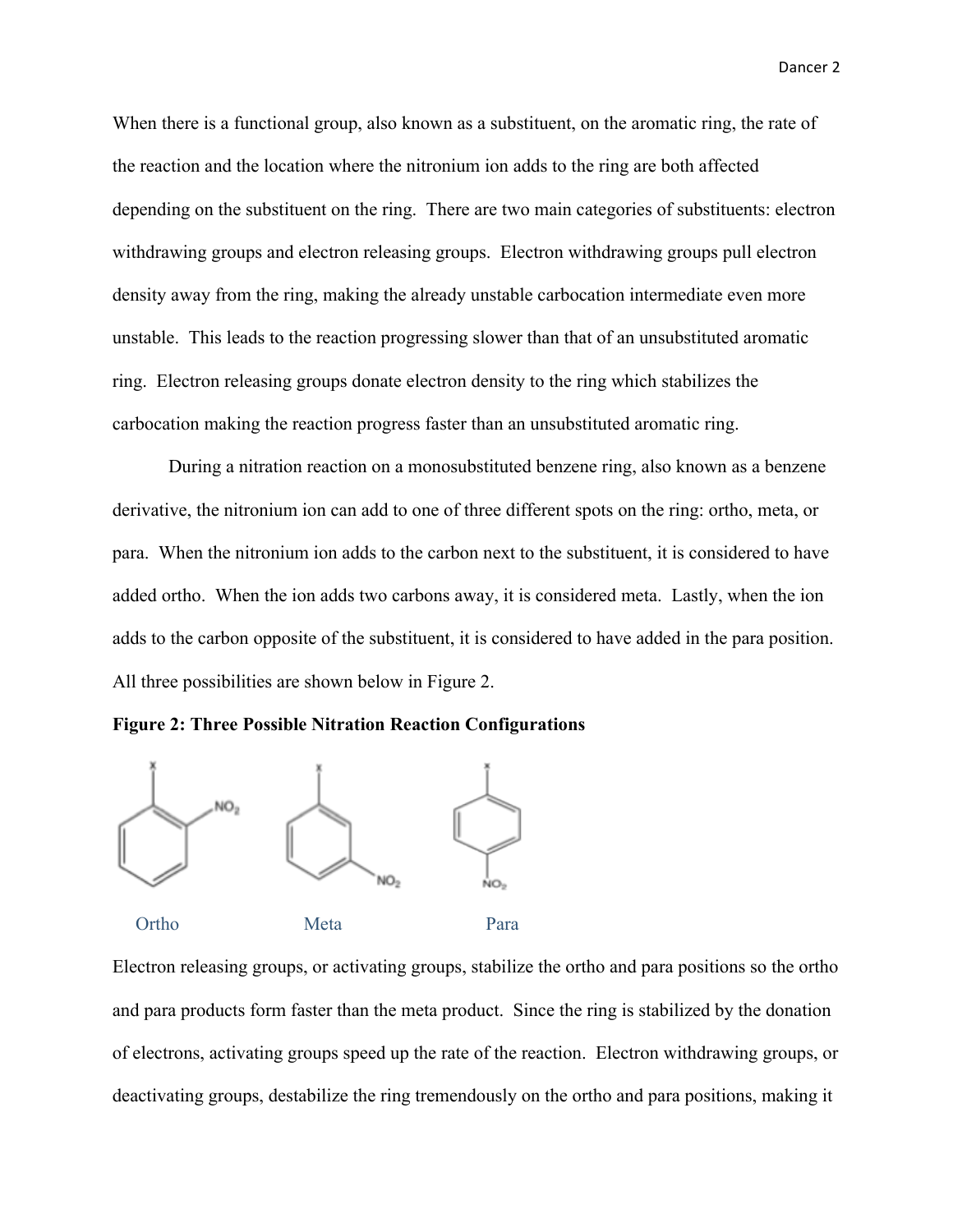Dancer 3

faster to add to the meta position because it is more stable than. The halogens, however, destabilize the ring and slow the reaction, but direct the nitronium ion to add ortho and para instead of meta.

Electron releasing groups generally direct the ion to add ortho or para while electron withdrawing groups usually direct the ion to add meta; however, there will be a small percent of the meta addition with an electron releasing group along with some ortho and para addition with an electron withdrawing group. The precise amounts of each configuration are important not only to understand where the groups generally add, but also how much of each of the three configurations are present in a mixture of products generated from a reaction. There is a technique used to separate molecules so that they can be quantified known as high performance liquid chromatography or HPLC. The molecules are pushed through a column with a polar mobile phase, while the walls of the column are nonpolar. When a group of molecules, after going through the column, reach the ultraviolet detector, a peak shows up in the software which gives a corresponding time of elution and a curve that can be integrated to find the area of the peak, or exactly how much of a substance came through at that particular time. Once the conditions such as the type of column, flow rate, and mobile phase strength are optimized, separate peaks will show up corresponding to each unique compound with different areas. By running standards of known compounds one at a time, each peak can be identified as a certain isomer of the product. Therefore, a crude sample of products can be separated, identified, and quantified by this instrument.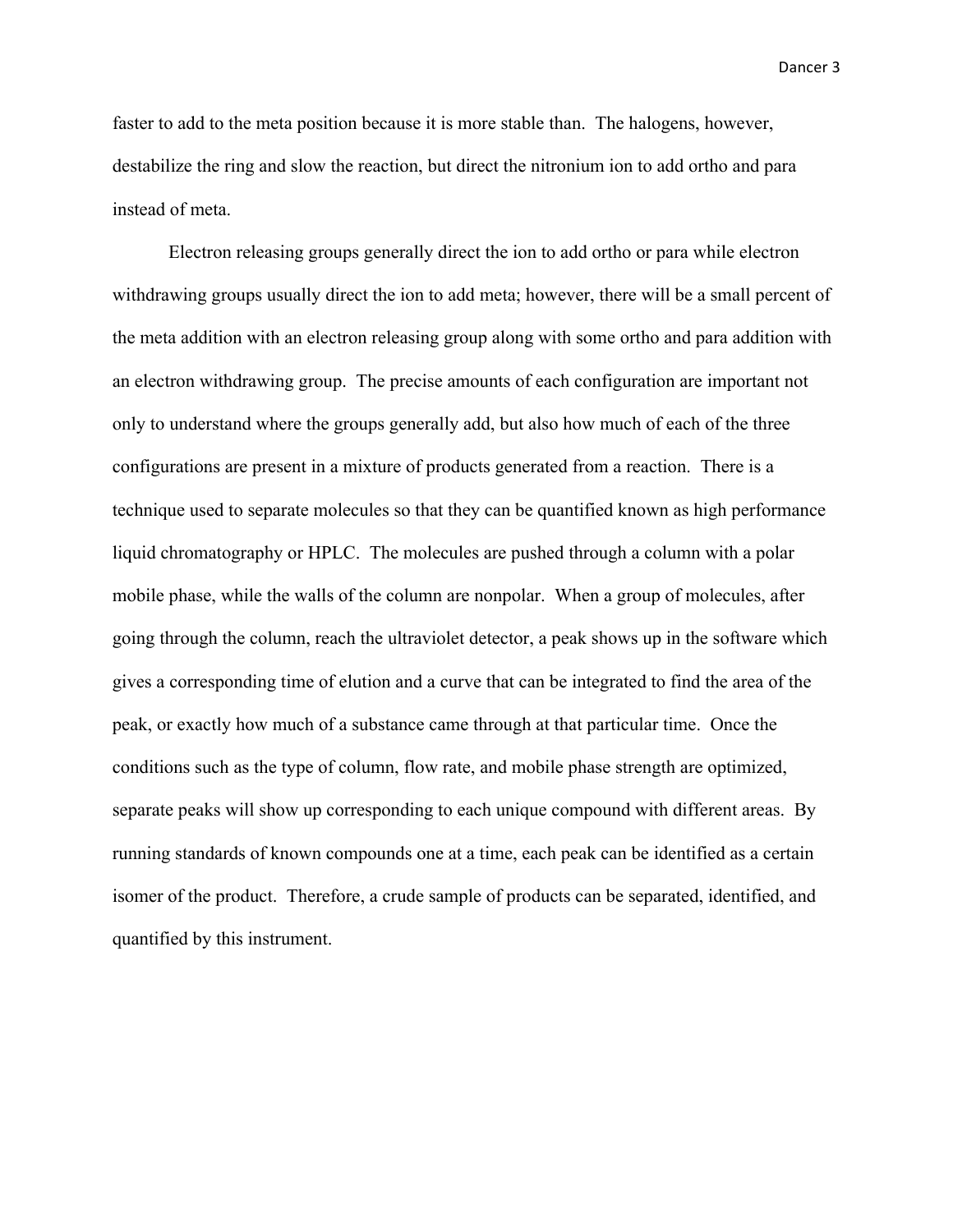# **Results:**

Table 1 shows which reactions were successful, which were problematic, and which were disastrous. It also shows which starting materials were activating and which were deactivating.

| <b>Successful Starting Materials</b> | <b>Mediocre Staring Materials</b>                     | <b>Problematic Starting Materials</b> |  |
|--------------------------------------|-------------------------------------------------------|---------------------------------------|--|
| (Activating or Deactivating)         | (Activating or Deactivating)                          | (Activating or Deactivating)          |  |
| Methyl Benzoate (D)                  | Nitrobenzene $(D)$                                    | Biphenyl (A)                          |  |
| Acetanilide (A)                      | Toluene (A)                                           | Phenol $(A)$                          |  |
| Bromobenzene (D)                     | $\alpha$ , $\alpha$ , $\alpha$ ,-trifluorotoluene (D) | Anisole $(A)$                         |  |
| Benzoic Acid (D)                     | Benzene (Standard)                                    | Acetophenone $(D)$                    |  |
| Benzonitrile (D)                     | Phenetole $(A)$                                       | Styrene $(A)$                         |  |
| Tert-butyl Benzene (A)               |                                                       | Phenyl Acetate (A)                    |  |
| Ethyl Benzene (A)                    |                                                       | Isopropyl Benzene (A)                 |  |
| Chlorobenzene (D)                    |                                                       | Benzaldehyde (D)                      |  |

**Table 1**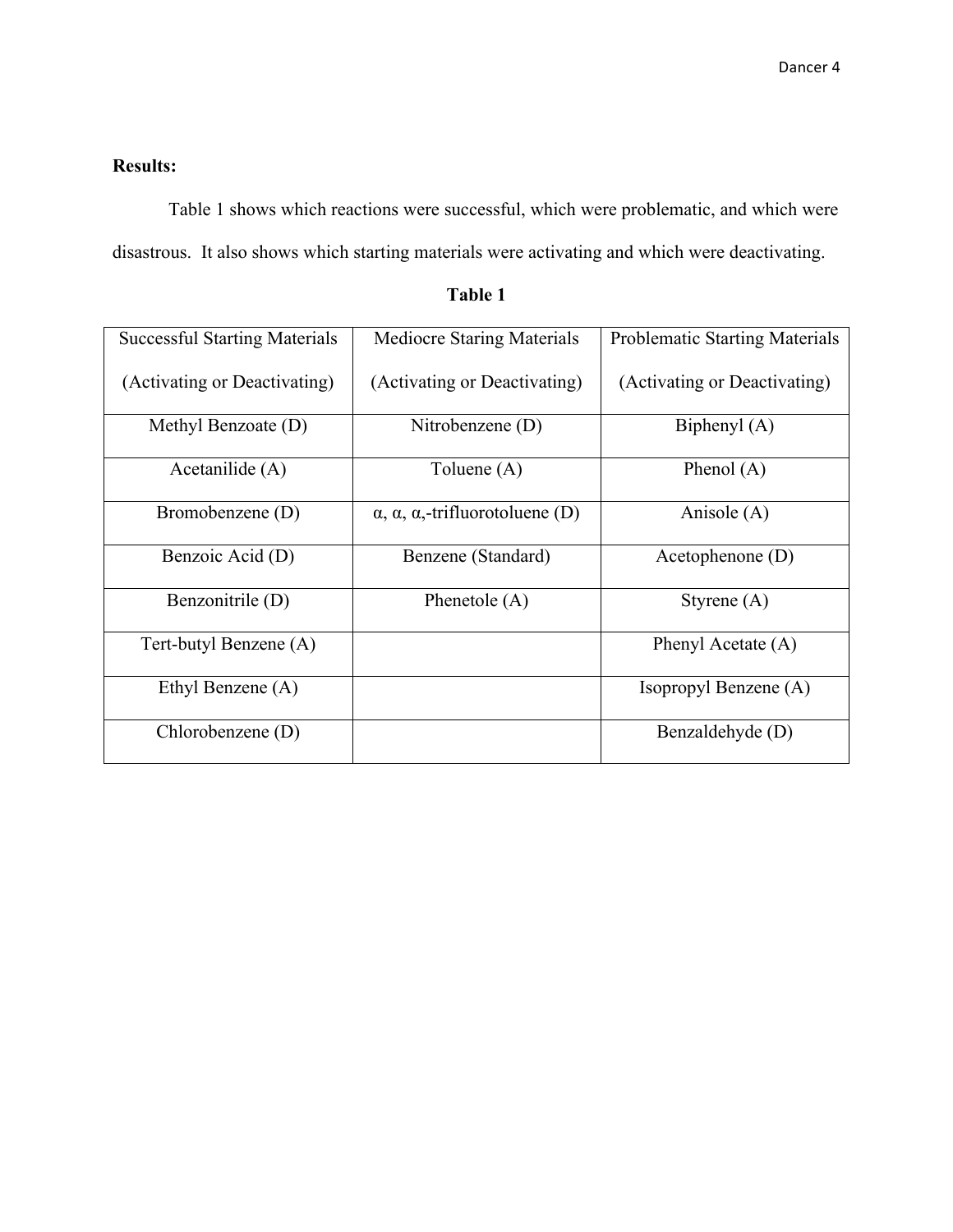Table 2 shows all the starting materials that yielded products and lists their yields.

| <b>Starting Materials that Yielded Products</b>   | Percent Yield |
|---------------------------------------------------|---------------|
| Methyl Benzoate                                   | 62.1%         |
| Acetanilide                                       | 47.1%         |
| Nitrobenzene                                      | 73.8%         |
| Bromobenzene                                      | 36.8%         |
| Anisole                                           | 9.58%         |
| Toluene                                           | 5.60%         |
| $\alpha$ , $\alpha$ , $\alpha$ ,-trifluorotoluene | $<1\%$        |
| Benzoic Acid                                      | 55.8%         |
| Benzonitrile                                      | 75.2%         |
| Isopropyl Benzene (crude)                         | 84.9%         |
| Tert-butyl Benzene (crude)                        | 84.5%         |
| Benzaldehyde                                      | 2.89%         |
| Ethyl Benzene (crude)                             | 78.8%         |
| Benzene                                           | 58.3%         |
| Chlorobenzene                                     | 20.6%         |

# **Table 2**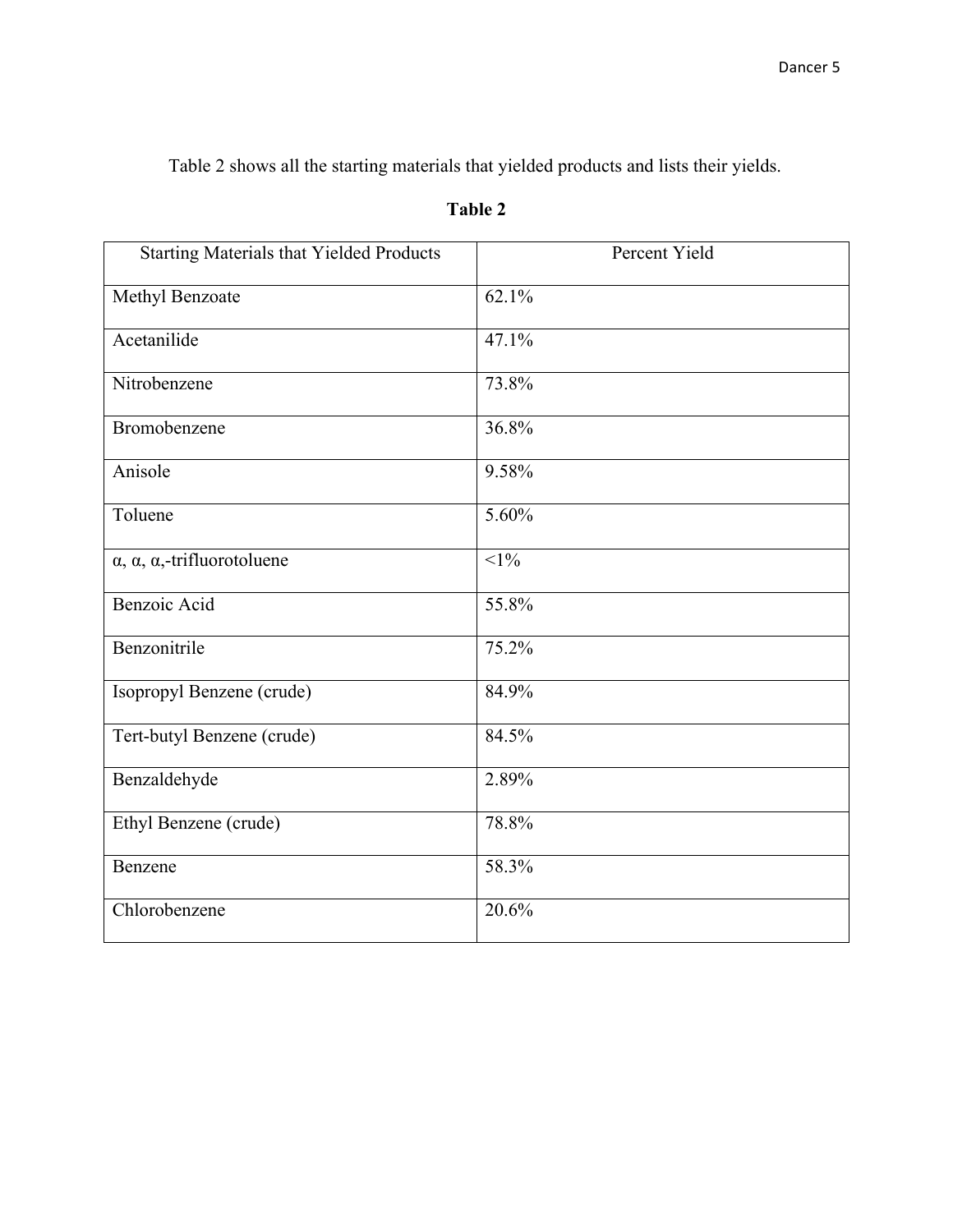Table 3 shows the starting materials and their products' separation ability in the column.

# **Table 3**

| <b>Starting Materials + Products</b> | C8 Column (Separation) | Phenyl Column (Separation) |  |
|--------------------------------------|------------------------|----------------------------|--|
| Benzoic Acid                         | <b>Success</b>         | Failure                    |  |
| Nitro Benzene                        | <b>Success</b>         | Failure                    |  |
| Methyl Benzoate                      | <b>Success</b>         | In Progress                |  |
| Toluene                              | Failure                | <b>Success</b>             |  |
| Acetanilide                          | In Progress            | <b>Success</b>             |  |
| Bromobenzene                         | Not Experimented Yet   | <b>Success</b>             |  |

Table 4 shows the starting materials used and their products' detailed information in regard to the successful HPLC runs. It shows the column that worked for each starting material, the mobile phase composition, the flow rate, and in what order compounds eluted from the column ("o" is ortho, "m" is meta, "p" is para, and "sm" is starting material).

# **Table 4**

| <b>Starting Material</b> | Column Type   | Mobile Phase $(\% )$ | <b>Flow Rate</b> | <b>Elution Order</b> |
|--------------------------|---------------|----------------------|------------------|----------------------|
| Benzoic Acid             | C8 column     | 80/20 aq/MeOH        | $0.800$ mL/min   | o, m, p, sm          |
|                          |               | aq had 1% acid       |                  |                      |
| Nitrobenzene             | C8 Column     | $54/46$ aq/MeOH      | $1.000$ mL/min   | p, o, m, sm          |
| Methyl Benzoate          | C8 Column     | $50/50$ aq/MeOH      | $0.800$ mL/min   | $m, sm*$             |
| Toluene                  | Phenyl Column | $50/50$ aq/MeOH      | $1.000$ mL/min   | sm, o, p, m          |
| Acetanilide              | Phenyl Column | $50/50$ aq/MeOH      | $1.000$ mL/min   | sm, o, m, p          |
| Bromobenzene             | Phenyl Column | $50/50$ aq/MeOH      | $1.000$ mL/min   | o, sm, p, m          |

\*: Only starting material and meta product were separated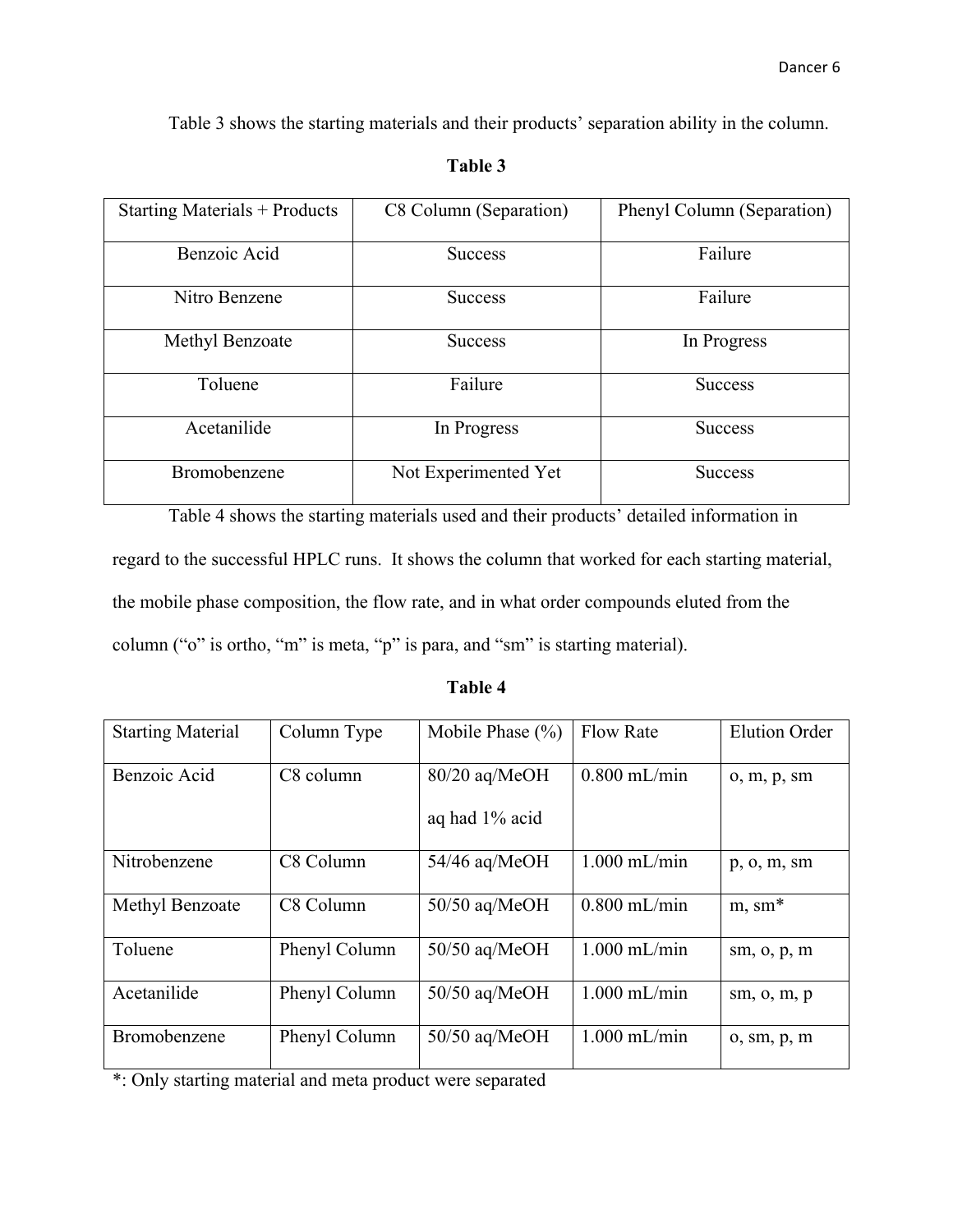Dancer 7

#### **Discussion:**

In total, twenty-one reactions were run in order to see which would nitrate once and be easily to work with. Table 1 shows that eight starting materials were successful, five starting materials were mediocre, and eight starting materials were problematic. Most of the starting materials that worked well were deactivating groups. This is likely due to the fact that benzene derivatives with deactivating substituents will nitrate but will only nitrate once, giving a maximum of three products (ortho, meta, and para isomers). Most of the reactions that did not work were activating; this is mostly because the starting material would dinitrate or even trinitrate readily, yielding many different products. With so many products, it is hard to dissolve let alone recrystallize a product. There were a couple starting materials that did not work for other reasons. Styrene, for example, did not work because when the starting material was added to the sulfuric acid, the double bond in the styrene sulfonated before the nitration reaction had begun. 2

There were fifteen products that had yields ranging from less than 1% to 85% (Table 2). Solid products were usually analyzed by determining the melting point, performing infrared radiation spectroscopy (IR) and nuclear magnetic resonance spectroscopy (NMR), while the liquids are still in their crude form because separation of liquids requires flash chromatography whereas solid products require only recrystallization. Since the liquids are in their crude forms, they generally had the higher yields when compared to solids.

After the twenty-one reactions were run, the ones that worked well were then used to make 250 mg/L solutions to run on the HPLC. A total of six compounds and their products have been tested and separated on at least one column so far. Generally, a sample would be made of the starting material and the ortho, meta, and para products dissolved in methanol and water.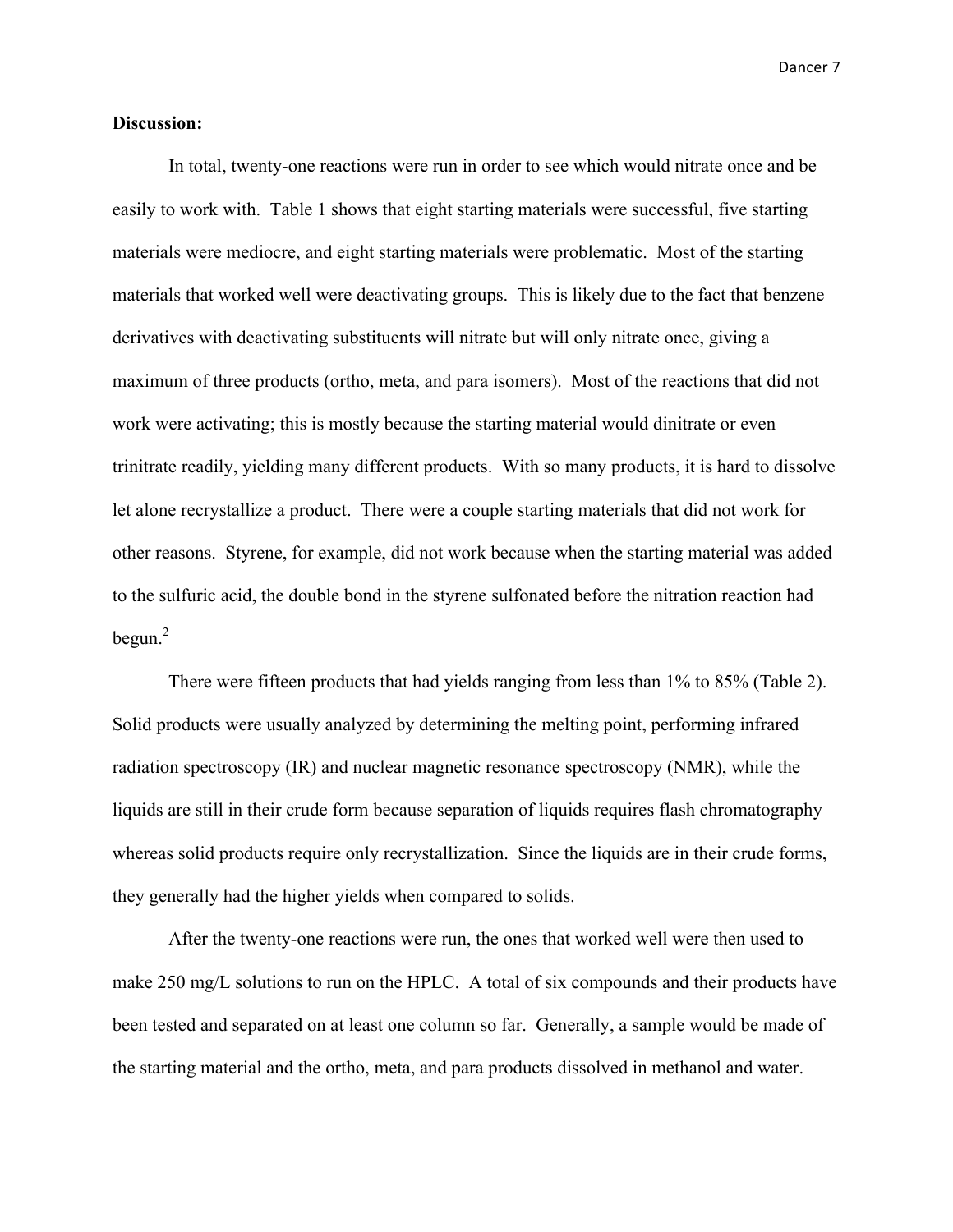Dancer 8

About 50 µL would be injected into the HPLC in order to see if the four products separated under a specific flow rate and mobile phase composition. If all the peaks separated, then the separation would be deemed successful and a new mixture of known compounds would be run. If the peaks did not separate then the polarity of the mobile phase would be increased and then the sample would be injected again. Table 3 shows which compounds worked on each column. Generally if the trials lasted longer than fifteen minutes without good separation they were deemed failures, while the ones that had clean separation were deemed successful. So far in the six compounds that have been run, each has separated on one type of column but not on the other. Once a mixture of a starting material and products has separated well, a sample of crude product from a reaction can be injected into the HPLC to get a general idea of the magnitudes of the peaks for each of the products. This is important because this is the first step to quantifying exactly how much of each product was created in the reaction. Crude samples have not been run yet; however, purified samples of a single product synthesized in lab has been placed into the HPLC and showed about 99% purity of a single compound.

Future research includes running more standards that will be separated on HPLC and then crude sample of reactions will be run and the percentages of products will be quantified. Once this information is collected a new organic chemistry lab can be designed to help students critically think about aromatic substitution reactions and deduce the rules of functional group directing affects for themselves instead of being lectured or learning from a textbook.

#### **Conclusions:**

Out of twenty-one reactions run this summer, about ten worked well enough to consider running HPLC analysis. So far six sets of compounds and their products have been separated on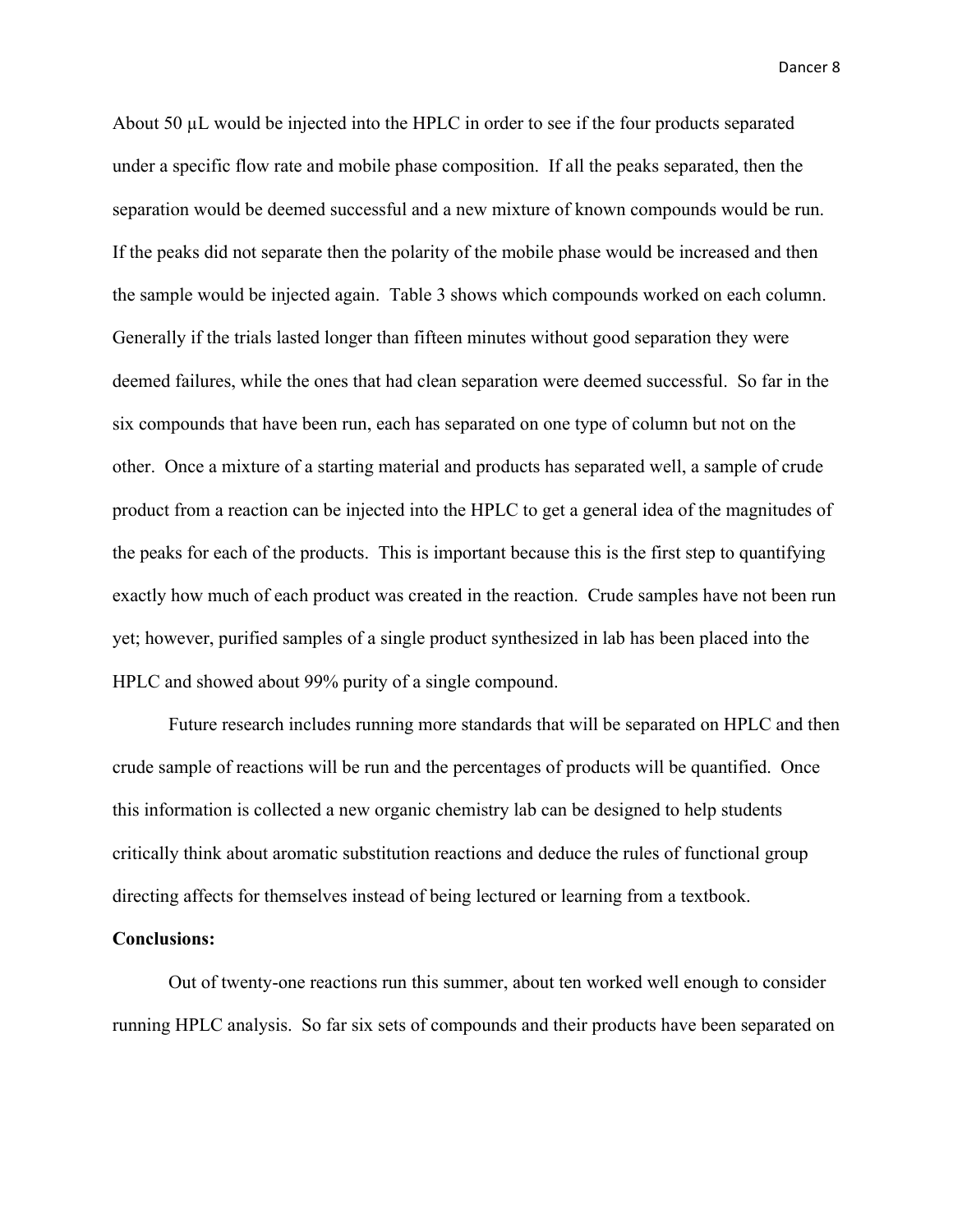at least one HPLC column. After the next four sets of compounds are separated, quantification will begin using known standard samples.

#### **Experimental Section:**



 3.0661 grams (22.5 mmol) of methyl benzoate was added to 6.00 ml (113 mmol) of concentrated sulfuric acid on ice. Then, a cooled mixture of 2.00 mL (33.6 mmol) concentrated nitric acid and 2.00 mL (37.7mmol) of sulfuric acid was added drop-wise to the methyl benzoate mixture over a period of fourteen minutes with periodic stirring. The reaction turned yellow and seemed to form two layers in the flask. Thirty minutes later, the reaction was poured onto 25 grams of ice to quench. The solution turned cloudy and bubbly with a whitish yellow precipitate. TLC analysis showed starting material and product in the crude solid. The crude product was recrystallized in methanol to yield 2.5193 grams methyl-3-nitrobenzoate as a light white solid.

Percent yield: 62.1%

Melting point: 76-78°C

IR: (cm<sup>-1</sup>) 1718.27, 1527.23, 1351.63, 1291.65, 1269.57, 1135.86, 977.07, 727.75 NMR: δ 4.0 (3H, s), 7.5-9.0 (4H, m)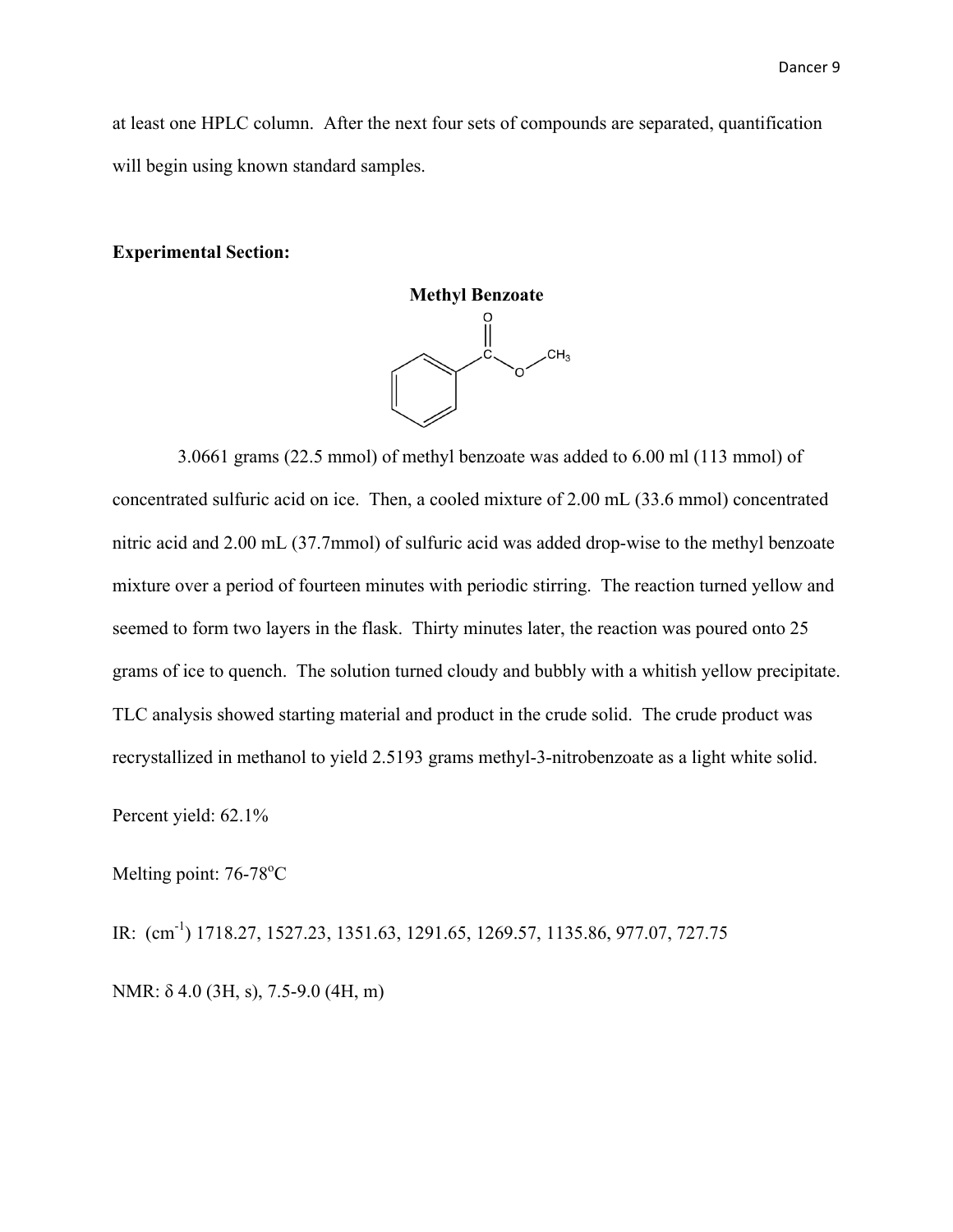#### **Phenol**



 2.1121 grams (22.4 mmol) of phenol was added to 6.00 ml (113 mmol) of concentrated sulfuric acid on ice. Then, a cooled mixture of 2.00 mL (33.6 mmol) concentrated nitric acid and 2.00 mL (37.7mmol) of sulfuric acid was added drop-wise to the phenol solution over a period of fifteen minutes with periodic stirring. The solution turned from blackish-green to blackish purple during the reaction. TLC analysis showed that all the starting material had been used up and fifteen minutes after the end of the nitration, the solution was quenched on 25 grams of ice. This produced a black solid that looked like tar. Further TLC analysis showed that many products were formed instead of just the three single nitration products. It seems that phenol dinitrated and even trinitrated during the reaction instead of the ideal single nitration. This reaction was run a second time with a lower amount of nitric and sulfuric acid, but the same results were observed.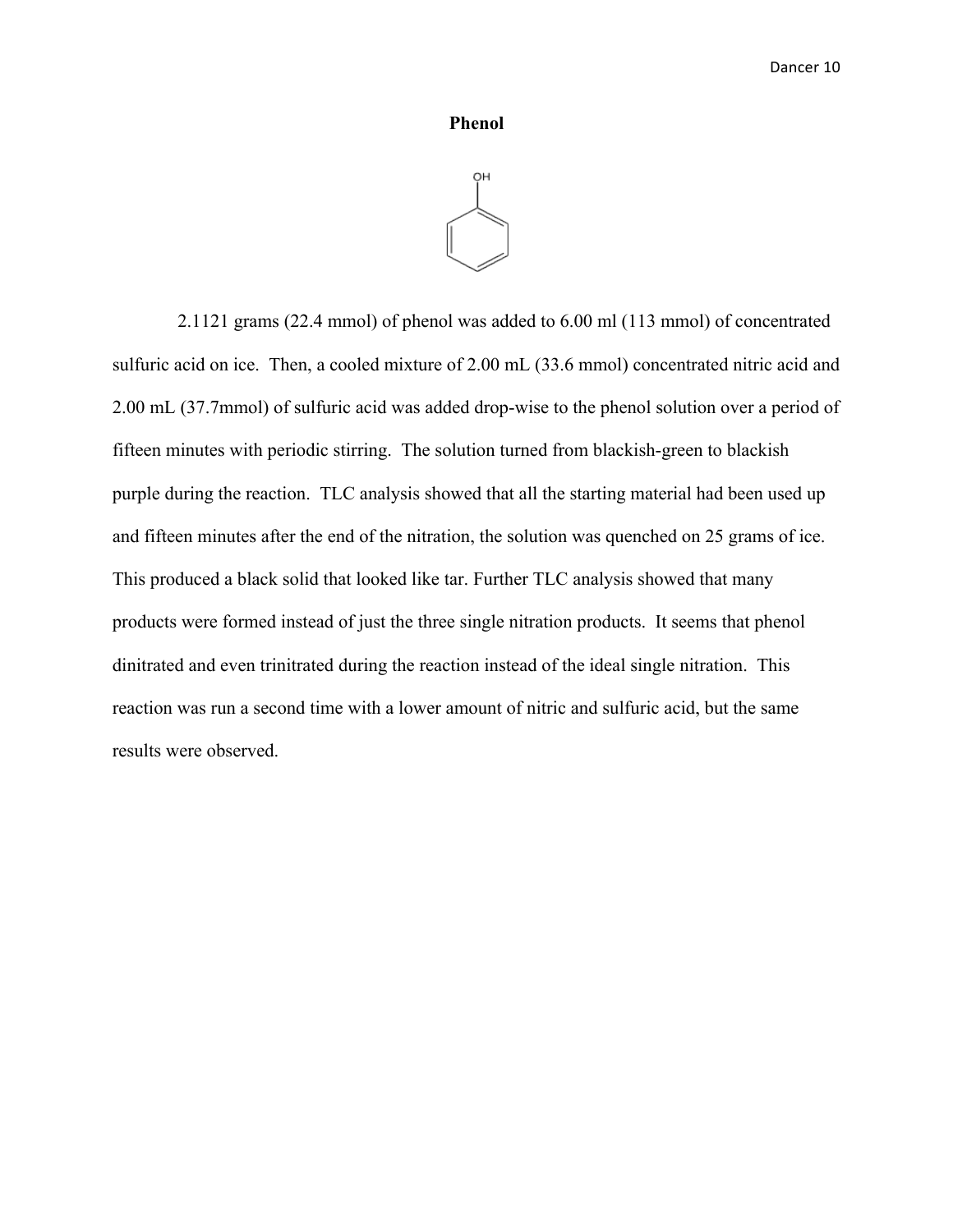#### **Acetanilide**



4.0511 grams (30.0 mmol) of Acetanilide was added to 6.00 ml (113 mmol) of concentrated sulfuric acid on ice. Then, a cooled mixture of 2.00 mL (33.6 mmol) concentrated nitric acid and 2.00 mL (37.7mmol) of sulfuric acid was added drop-wise to the acetanilide mixture over a period of thirteen minutes with periodic stirring. During the reaction, the solution turned yellow and later brown also. TLC analysis showed that most of the starting material was exhausted, so the reaction was quenched with 25 grams of ice about thirty minutes after the addition of nitric acid. The crude product was recrystallized in ethanol to produce 2.5460 grams of 4-nitroacetanilide as a yellow solid.

Percent yield: 47.1%

Melting point: 197-202°C, 195-199°C

IR: (cm-1 ) 3277.04, 1681.21, 1618.08, 1597.94, 1567.15, 1503.33, 1347.29, 1302.95, 1269.6, 1113.56, 849.14, 750.04

NMR: δ 2.1 (3H, s), 4.0 (1H, s), 8.0 (4H, m)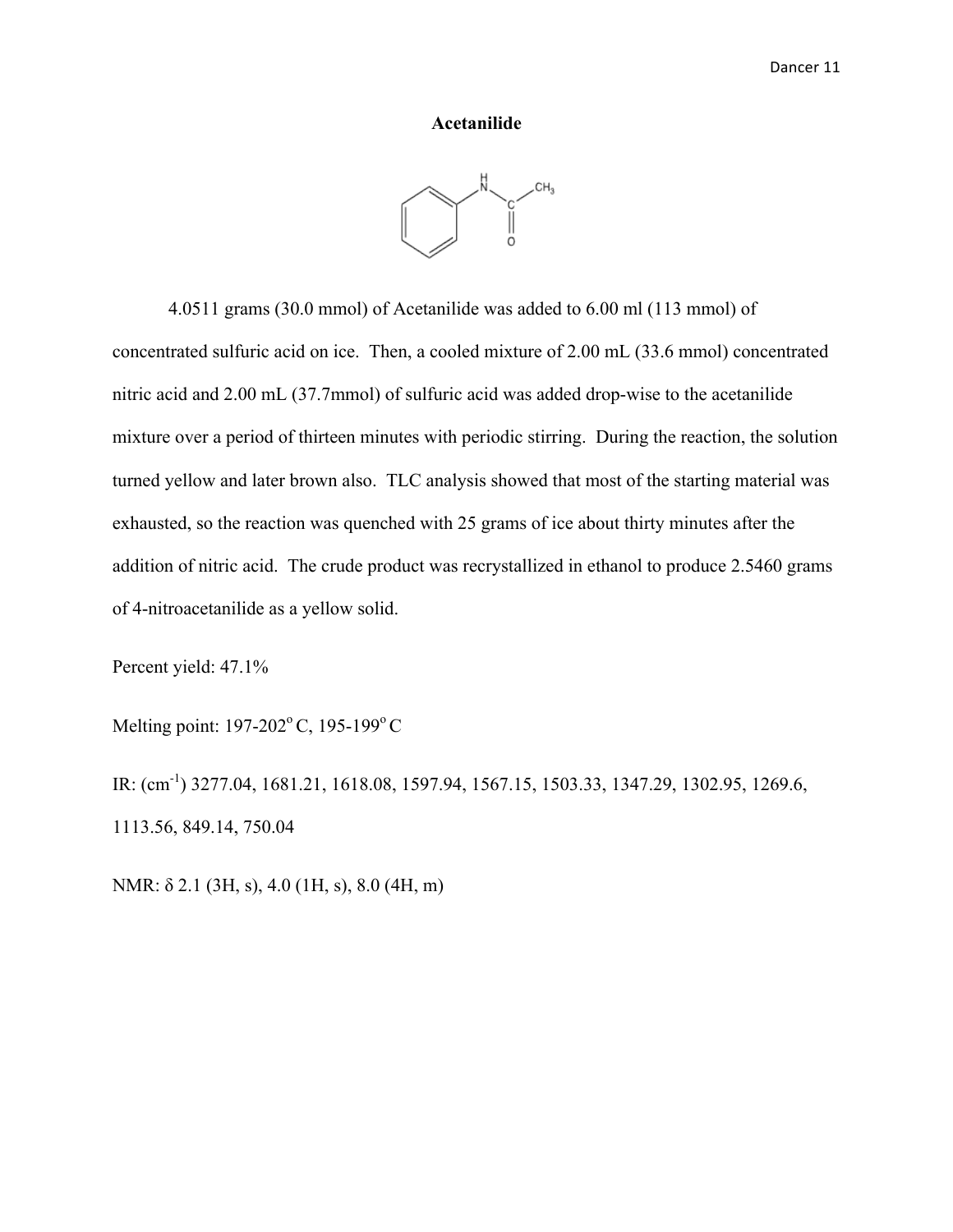### **Nitrobenzene**



2.7686 grams (22.5 mmol) of nitrobenzene was added to 6.00 ml (113 mmol) of concentrated sulfuric acid on ice. Then, a cooled mixture of 2.00 mL (33.6 mmol) concentrated nitric acid and 2.00 mL (37.7mmol) of sulfuric acid was added drop-wise to the nitrobenzene solution over a twelve minute period with periodic stirring. The reaction vessel was golden yellow in color, but solidified 5 minutes after the end of nitration. The vessel was heated in order to liquefy the reaction but it did not work. The chunk of solid was taken out and recrystallized in ethanol which produced 2.7833 grams of 1,3-dinitrobenzene.

Percent yield: 73.8%

Melting point: 81-84°C

IR: (cm<sup>-1</sup>) 1616.16, 1540.16, 1528.05, 1347.03, 1068.11, 913.26, 817.06, 711.7

NMR: δ 7.5-8.3 (4H, m), 8.5-9.5 (4H, m)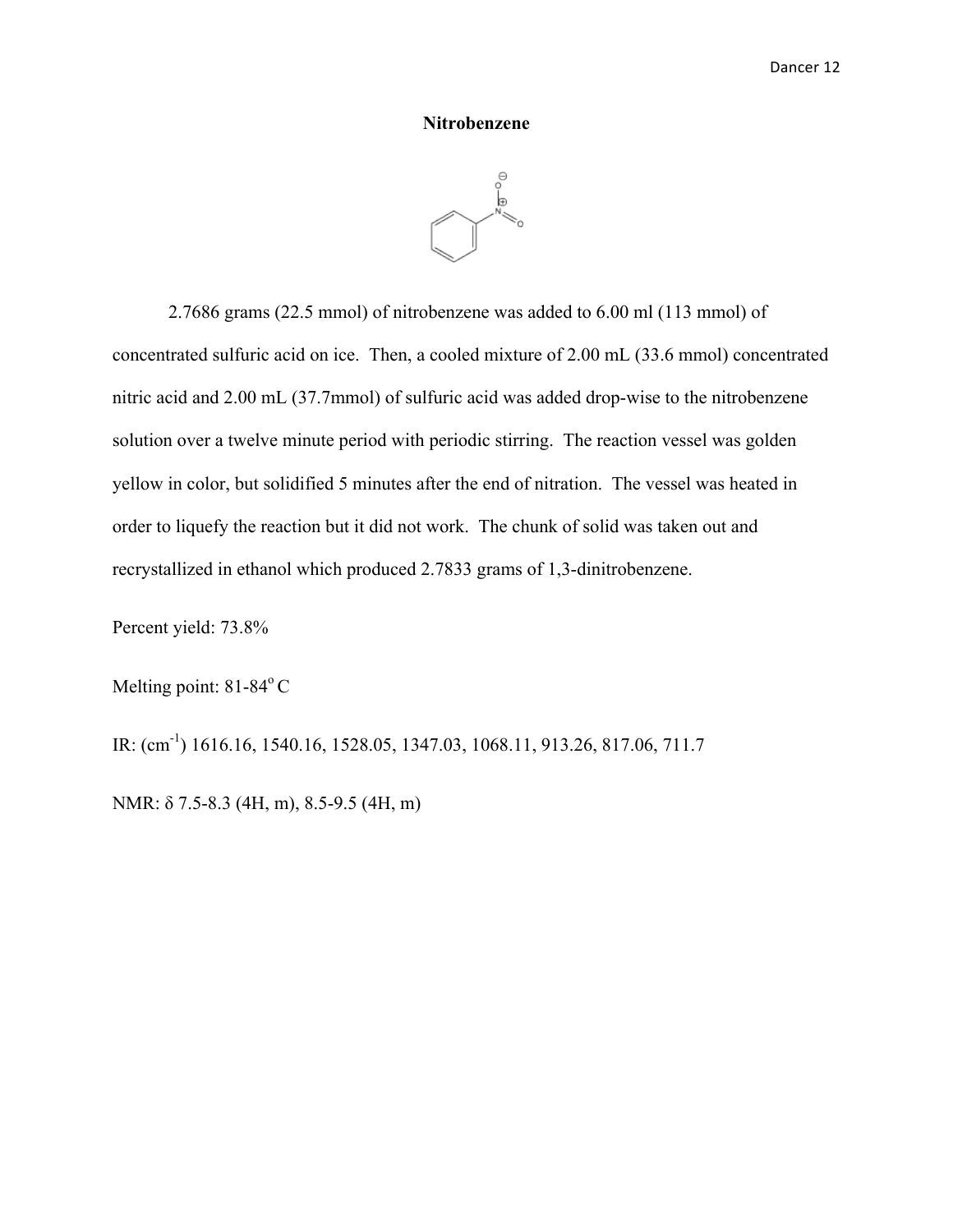#### **Bromobenzene**



3.4519 grams (22.0 mmol) of bromobenzene was added to 6.00 ml (113 mmol) of concentrated sulfuric acid on ice. Then, a cooled mixture of 2.00 mL (33.6 mmol) concentrated nitric acid and 2.00 mL (37.7mmol) of concentrated sulfuric acid was added drop-wise over a ten minute period to the bromobenzene solution with periodic stirring. After the addition of the acids, the reaction was stirred for about an hour and a half before being quenched on 25 grams of ice. The crude product was recrystallized in methanol to produce 1.6352 grams of 4 nitrobromobenzene as a whitish-yellow product.

Percent yield: 36.8%

Melting point: 105-108°C

IR: (cm<sup>-1</sup>) 1600.13, 1517.29, 1354.81, 1105.89, 1066.45, 839.66, 738.36

NMR: δ 7.5-9.1 (4H, m)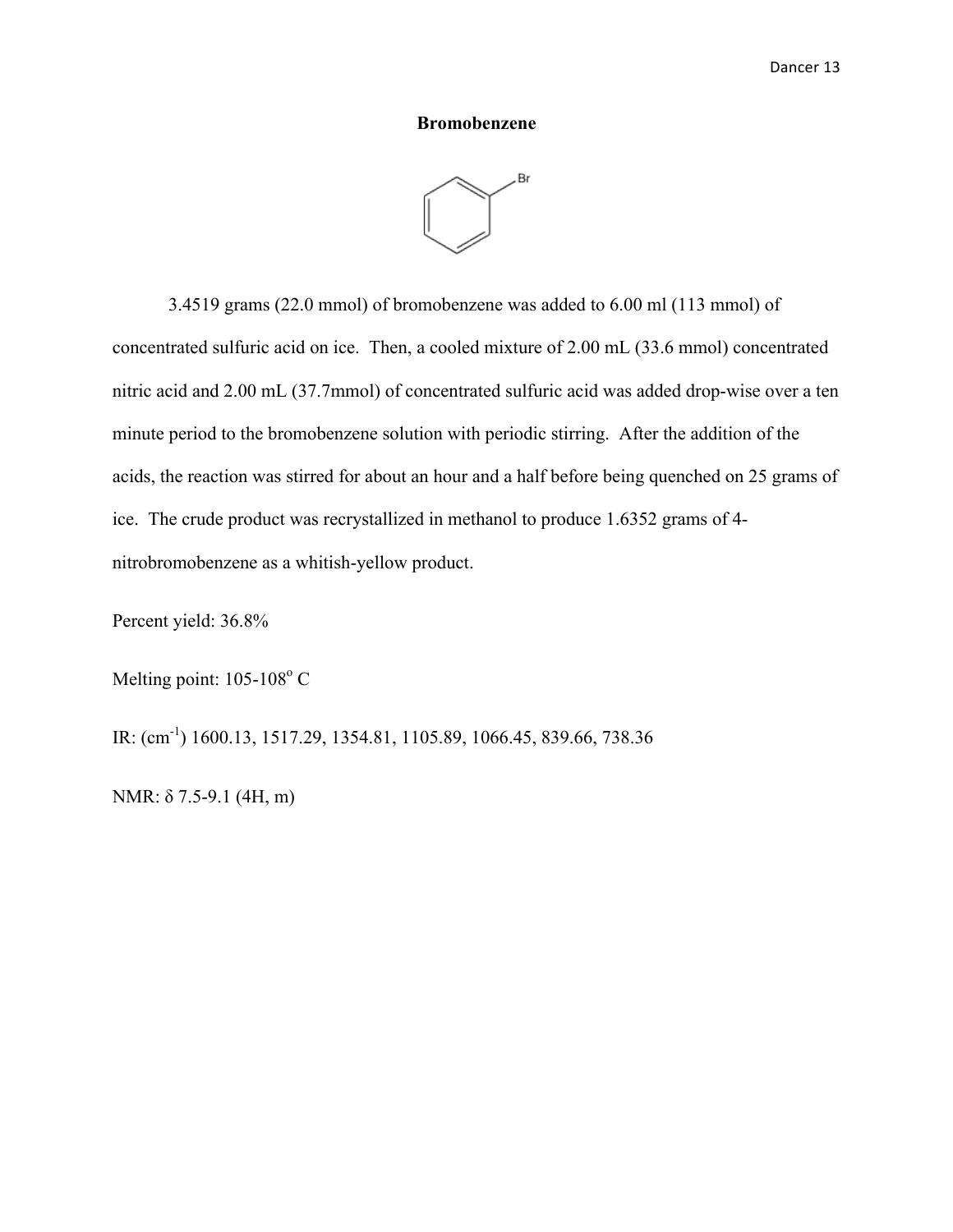#### **Anisole**



3.2435 grams (30.0 mmol) of anisole was added to 6.00 ml (113 mmol) of concentrated sulfuric acid on ice. Then, a cooled mixture of 2.00 mL (33.6 mmol) concentrated nitric acid and 2.00 mL (37.7mmol) of sulfuric acid was added drop-wise over a seventeen minute period to the anisole solution with periodic stirring. TLC analysis showed many products with no starting material left in the reaction flask, so the reaction was quenched on 25 grams of ice about 20 minutes after the end of the manual nitration. Brownish black crystals were obtained via suction filtration. These crystals were then recrystallized in methanol to produce brown crystals which were later determined to be a mixture of products.

Percent yield: 9.60%

Melting point:  $71-73^\circ$  C

IR: n/a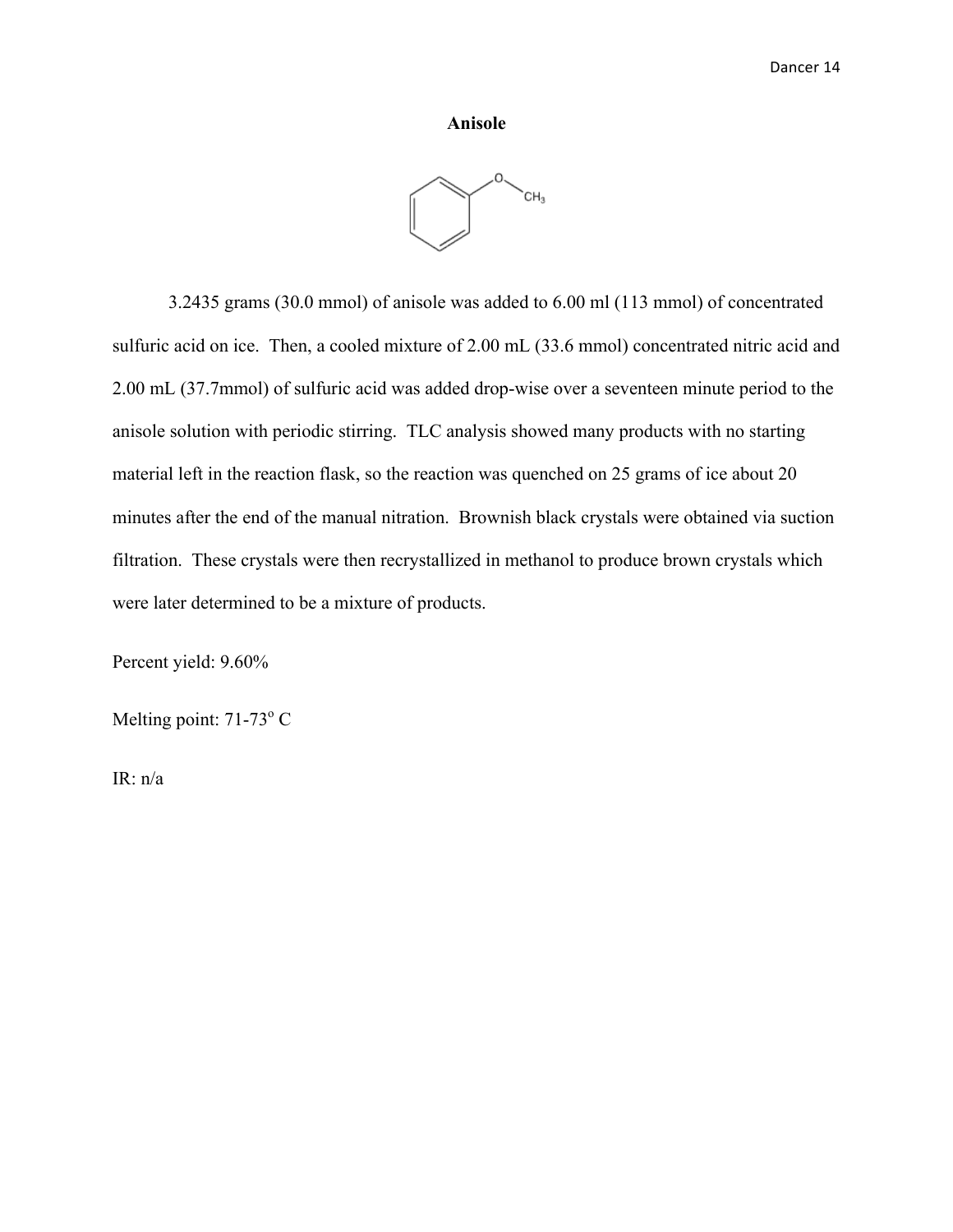#### **Toluene**



2.7778 grams (30.1 mmol) of toluene was added to 6.00 ml (113 mmol) of concentrated sulfuric acid on ice. Then, a cooled mixture of 2.00 mL (33.6 mmol) concentrated nitric acid and 2.00 mL (37.7mmol) of sulfuric acid was added drop-wise over a sixteen minute period to the toluene solution with periodic stirring. The solution turned yellow and orange throughout the addition of the acid mixture. TLC analysis did not work on this starting material because toluene would not show up even with a stain on the TLC plate. The reaction was quenched about an hour and twenty minutes after the completion of the addition of the acids. The solution was quenched on 25 grams of ice to yield yellow white crystals. The crystals were recrystallized with an ethanol/water mixture to produce 0.2301 grams of 4-nitrotoluene.

Percent yield: 5.60%

Melting point:  $68-70^{\circ}$  C,  $67-69^{\circ}$  C

IR: (cm<sup>-1</sup>) 3103.72, 1608.21, 1347.56, 912.92, 835.83, 733.08 NMR: δ 2.8 (3H, s), 7.0-9.0 (4H, m)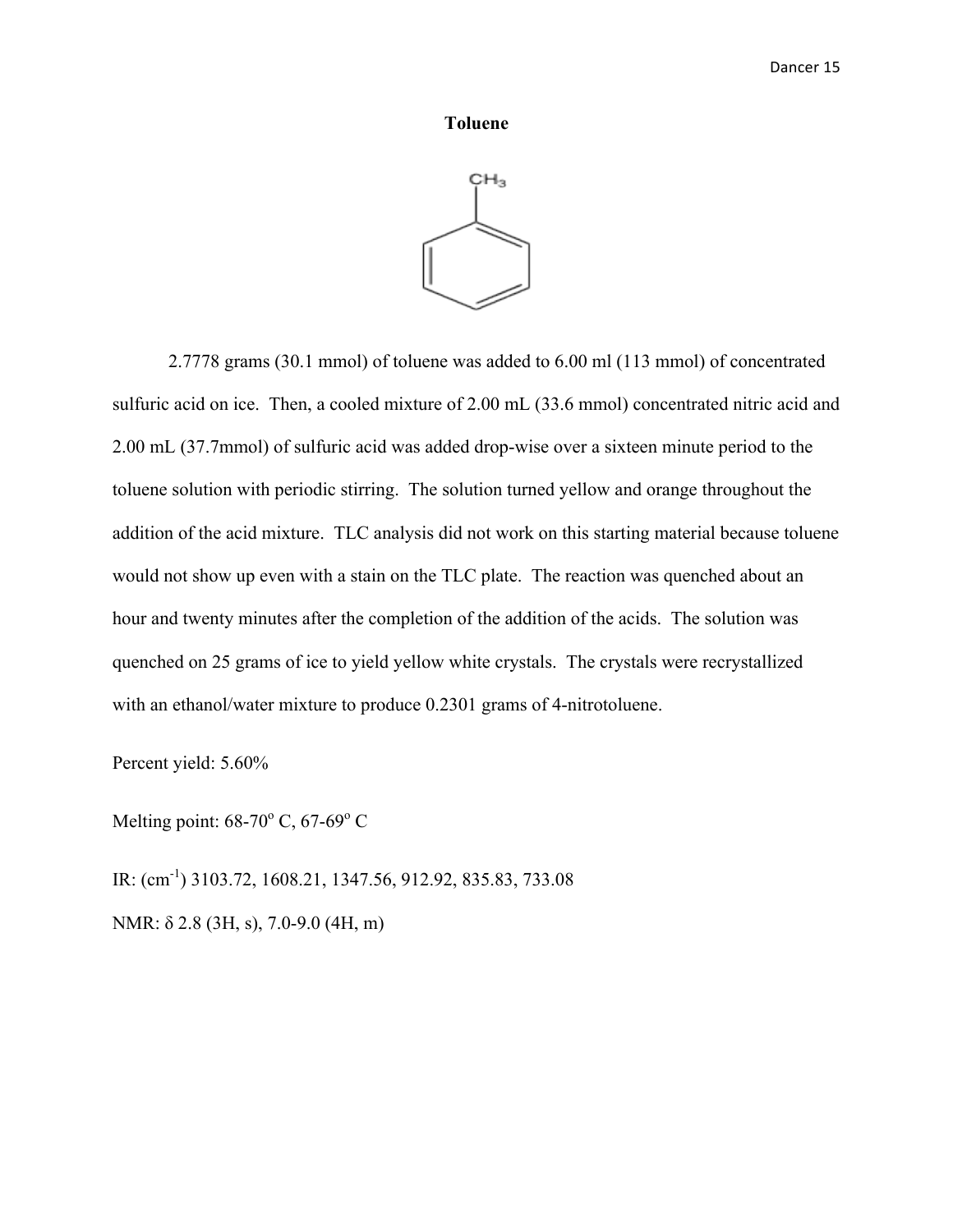#### **α,α,α-trifluorotoluene**

3.2872 grams (22.5 mmol) of  $\alpha, \alpha, \alpha$ -trifluorotoluene was added to 6.00 ml (113 mmol) of concentrated sulfuric acid on ice. Then, a cooled mixture of 2.00 mL (33.6 mmol) concentrated nitric acid and 2.00 mL (37.7mmol) of sulfuric acid was added drop-wise over a fifteen minute period to the  $\alpha, \alpha, \alpha$ -trifluorotoluene solution with periodic stirring. The resulting solution was a light lemonade color. TLC analysis showed that most, if not all, of the starting material was exhausted and the reaction was quenched with 25 grams of ice about one hour and twenty minutes after the end of the addition of acids. Upon quenching, the reaction was mostly white with some yellow at the bottom. The yellow product at the bottom was extracted with ether and after the ether evaporated off left specs of yellow liquid. This yellow liquid was probably 3 nitro-α,α,α-trifluorotoluene but could not be tested sufficiently because of how little product was produced.

Percent yield: <1%

Melting point: n/a

IR: (cm<sup>-1</sup>) 3099.62, 1625.59, 1542.94, 1488.44, 1325.02, 1282.76, 1137.47, 1067.89, 911.4, 814.03, 785.16, 741.05, 699.33

NMR: δ 7.2-8.7 (4H, m)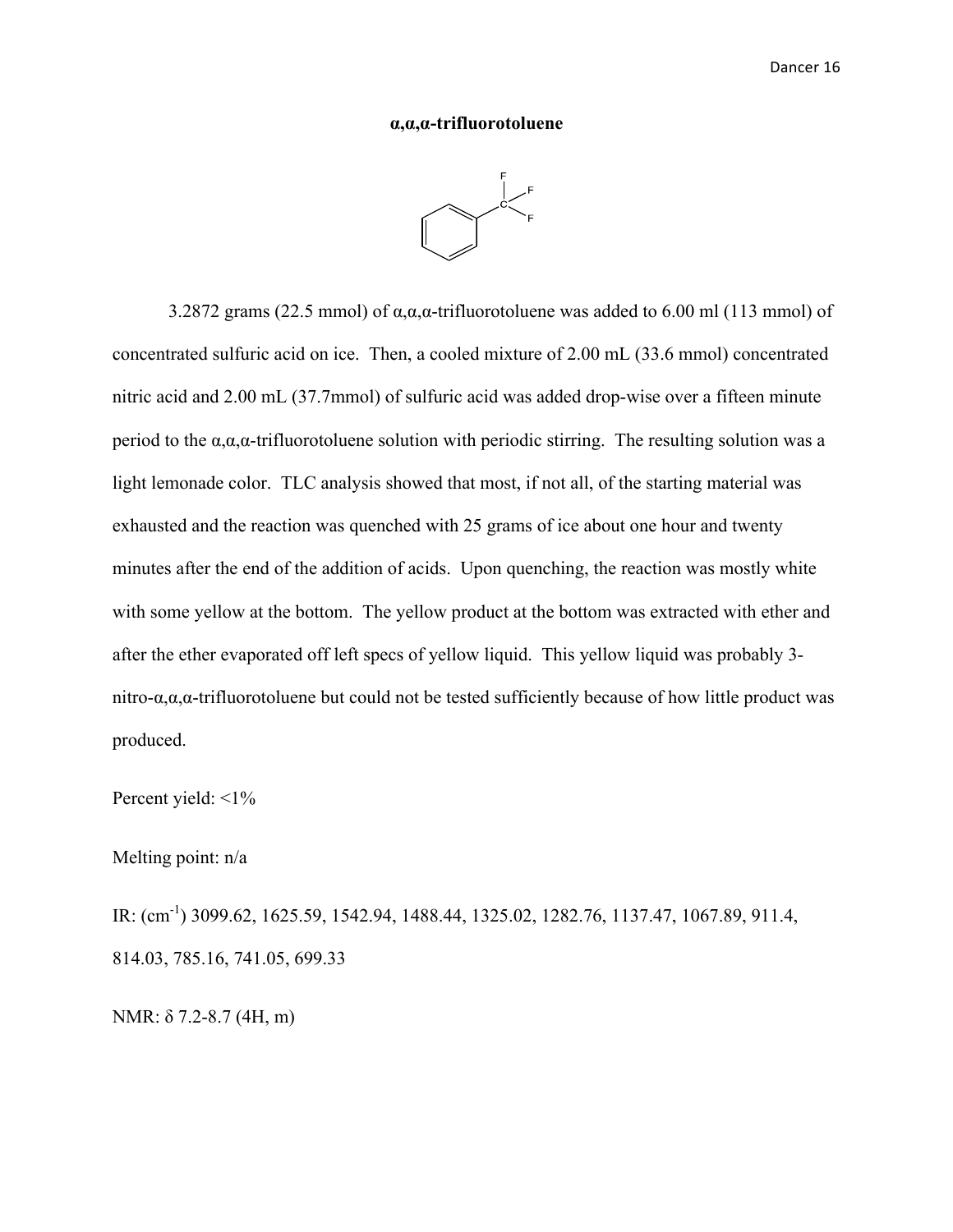#### **Benzoic Acid**



2.7434 grams (22.5 mmol) of benzoic acid was added to 6.00 ml (113 mmol) of concentrated sulfuric acid on ice. Then, a cooled mixture of 2.00 mL (33.6 mmol) concentrated nitric acid and 2.00 mL (37.7mmol) of sulfuric acid was added drop-wise over a thirteen minute period to the benzoic acid solution with periodic stirring. The reaction mixture was cloudy and slightly yellow after the addition of the acids. TLC analysis showed that the starting material was exhausted and the reaction was quenched on 25 grams of ice an hour and two minutes later. The resulting solution was a milky lime-green color. Suction filtration produced a yellow solid with a green tint. Water was used to recrystallize the solid and produced 2.0925 grams of 3-nitrobenzoic acid as a white fluffy solid.

Percent yield: 55.8%

Melting point:  $134-137$ °C

IR: (cm-1 ) 3093.29, 1705.66, 1618.48, 1529.63, 1482.79, 1352.84, 1302.43, 720.05 NMR: δ 7.3-9.1 (4H, m)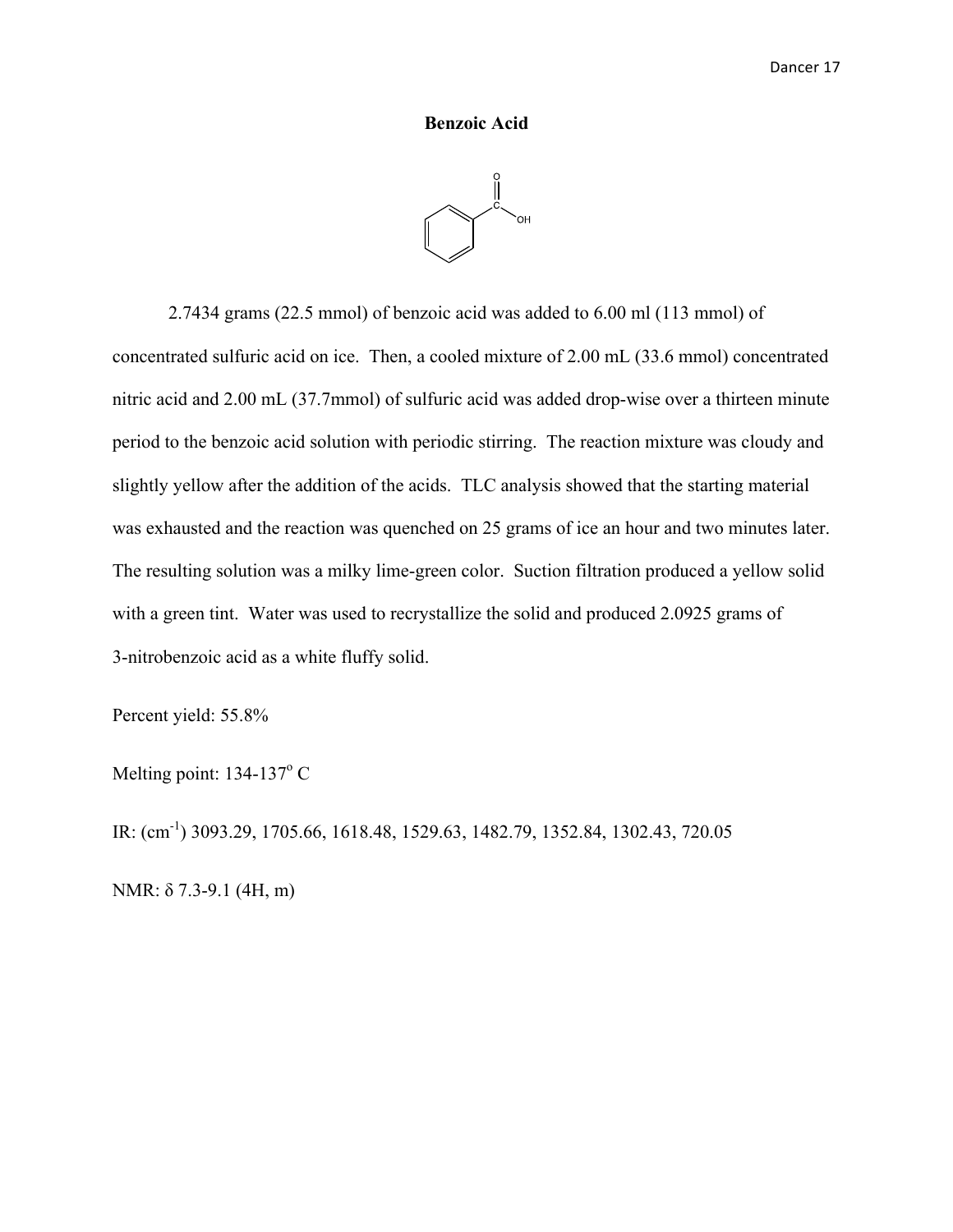#### **Benzonitrile**



2.3217 grams (22.5) of benzonitrile was added to 6.00 ml (113 mmol) of concentrated sulfuric acid on ice. Then, a cooled mixture of 2.00 mL (33.6 mmol) concentrated nitric acid and 2.00 mL (37.7mmol) of sulfuric acid was added drop-wise over a thirteen minute period to the benzonitrile solution with periodic stirring. The reaction vessel initially turned yellow but in the end turned a slight orange color. TLC analysis showed that most if not all of the starting material was exhausted and the reaction was quenched with 25 grams of ice thirty minutes after the end of the addition of the acids. The solid obtained via suction filtration was recrystallized in ethanol to produce 2.4955 grams of 3-nitrobenzonitrile as an orange-yellow solid.

Percent yield: 75.2%

Melting point:  $108-111^{\circ}$  C

IR: (cm-1 ) 2237.23, 1539.7, 1534.13, 1356.12, 817.35, 789.66, 784.45, 668.56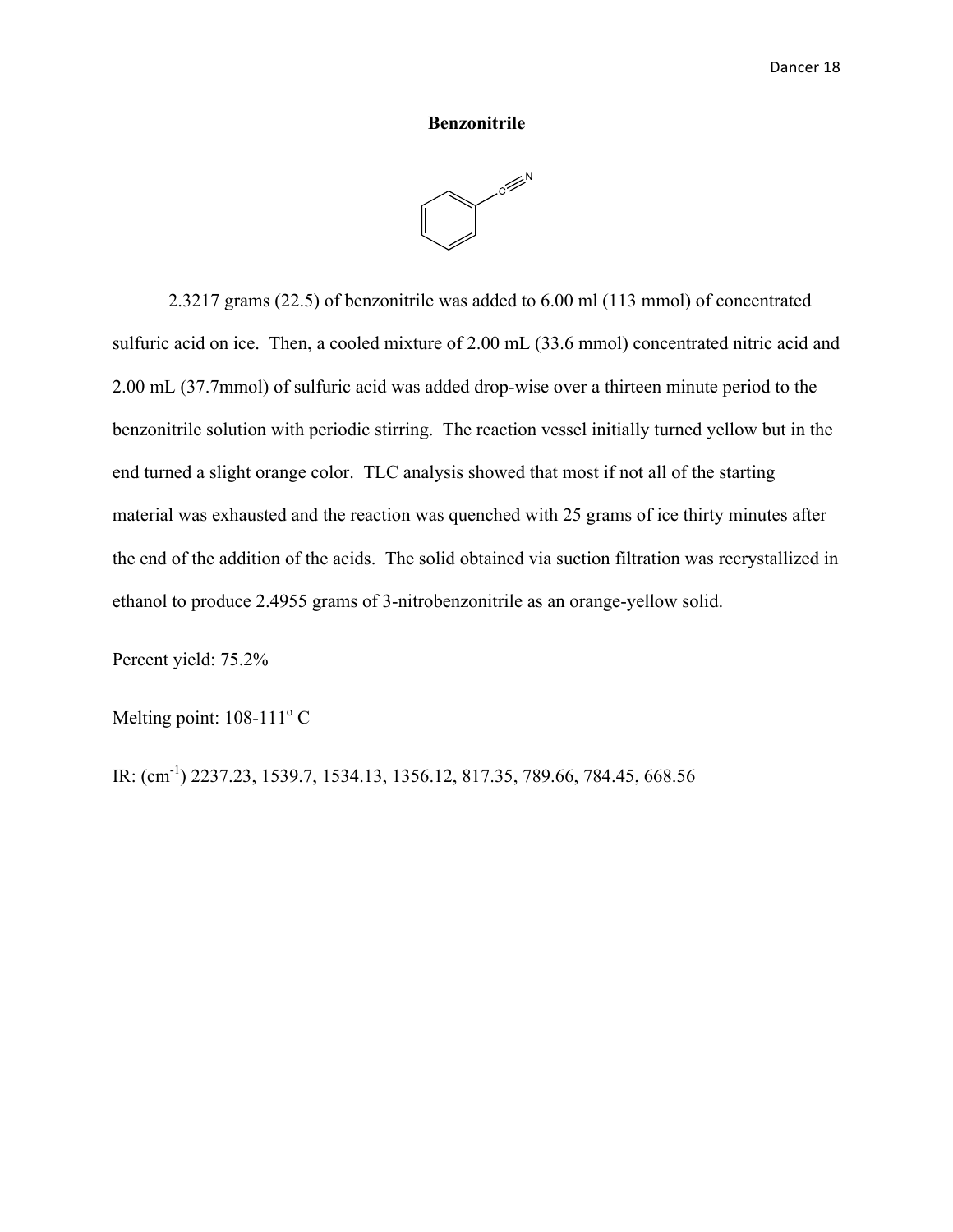#### **Isopropyl Benzene**



2.8892 grams (24.0 mmol) of isopropyl benzene was added to 6.00 ml (113 mmol) of concentrated sulfuric acid on ice. Then, a cooled mixture of 2.00 mL (33.6 mmol) concentrated nitric acid and 2.00 mL (37.7mmol) of sulfuric acid was added drop-wise to the isopropyl benzene solution over a fifteen minute period with periodic stirring. TLC analysis showed that all the starting material had been exhausted and the reaction was quenched on 25 grams of ice twenty minutes after the end of the addition of the mixture of acids. Ether was used to extract the liquid products from the quenched solution. The resulting solution was reddish-brown in color. This solution is still a mixture of products because flash chromatography has not been performed on it to separate its components.

Percent yield (crude): 85.0%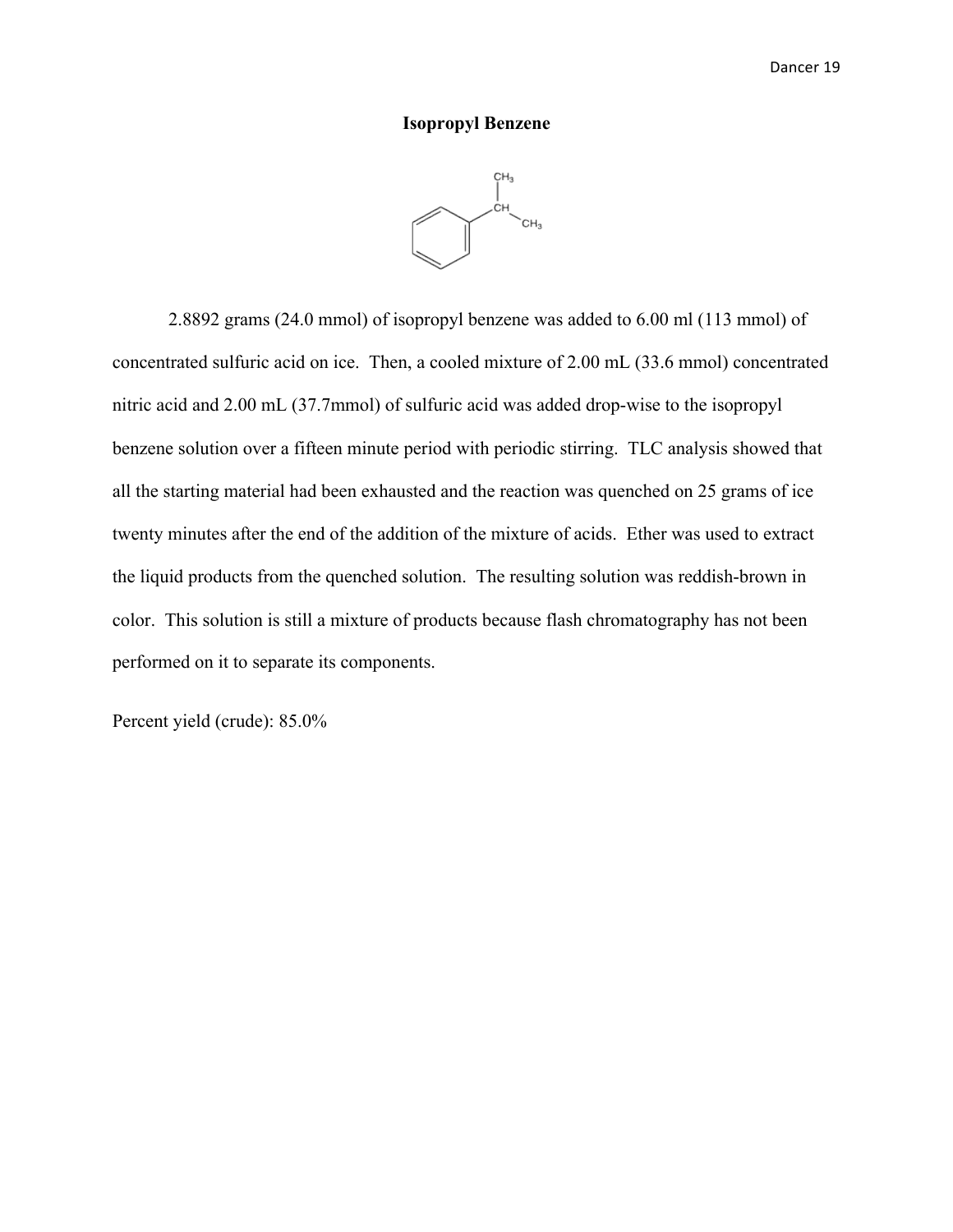#### **Biphenyl**



2.0988 grams (13.6 mmol) of biphenyl was added to 6.00 ml (113 mmol) of concentrated sulfuric acid on ice. Then, a cooled mixture of 2.00 mL (33.6 mmol) concentrated nitric acid and 2.00 mL (37.7mmol) of sulfuric acid was added drop-wise to the biphenyl solution over a fifteen minute period with periodic stirring. The reaction vessel went from yellow to golden brown during the addition of the acids. TLC analysis showed that no starting material was present so the reaction mixture was quenched with 25 grams of ice thirty minutes after the end of the addition of acids. However, visually there seemed to be starting material on the sides of the reaction flask. The reaction did not seem to work because too much of the nitric acid was added. It seemed like many products were produced but could not be recrystallized even when the starting material had to be physically taken out of the reaction flask. This reaction did not seem to work or make a lot of sense.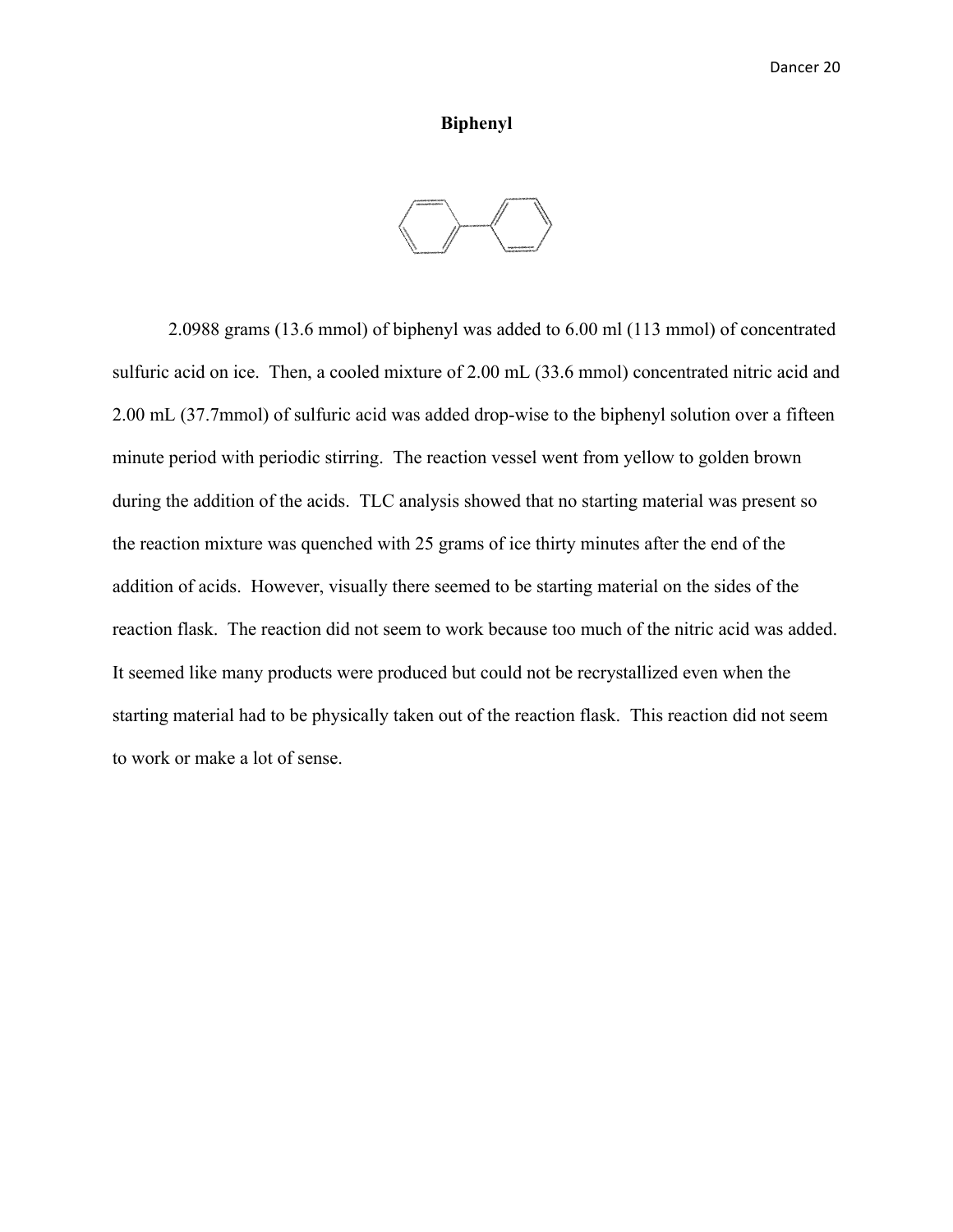# **Tert-butyl Benzene**



3.2327 grams (24.1 mmol) of tert-butyl benzene was added to 6.00 ml (113 mmol) of concentrated sulfuric acid on ice. Then, a cooled mixture of 2.00 mL (33.6 mmol) concentrated nitric acid and 2.00 mL (37.7mmol) of sulfuric acid was added drop-wise over a twelve minute period to the tert-butyl benzene solution with periodic stirring. The reaction flask turned yellow and the reaction was quenched fifteen minutes after the end of the nitration. The reaction was extracted with ether to separate the products from the water. The ether then evaporated to yield 3.6316 grams of the crude liquid product. Since the products are liquid they must be separated by flash chromatography, which did not happen over the summer.

Percent yield (crude): 84.5%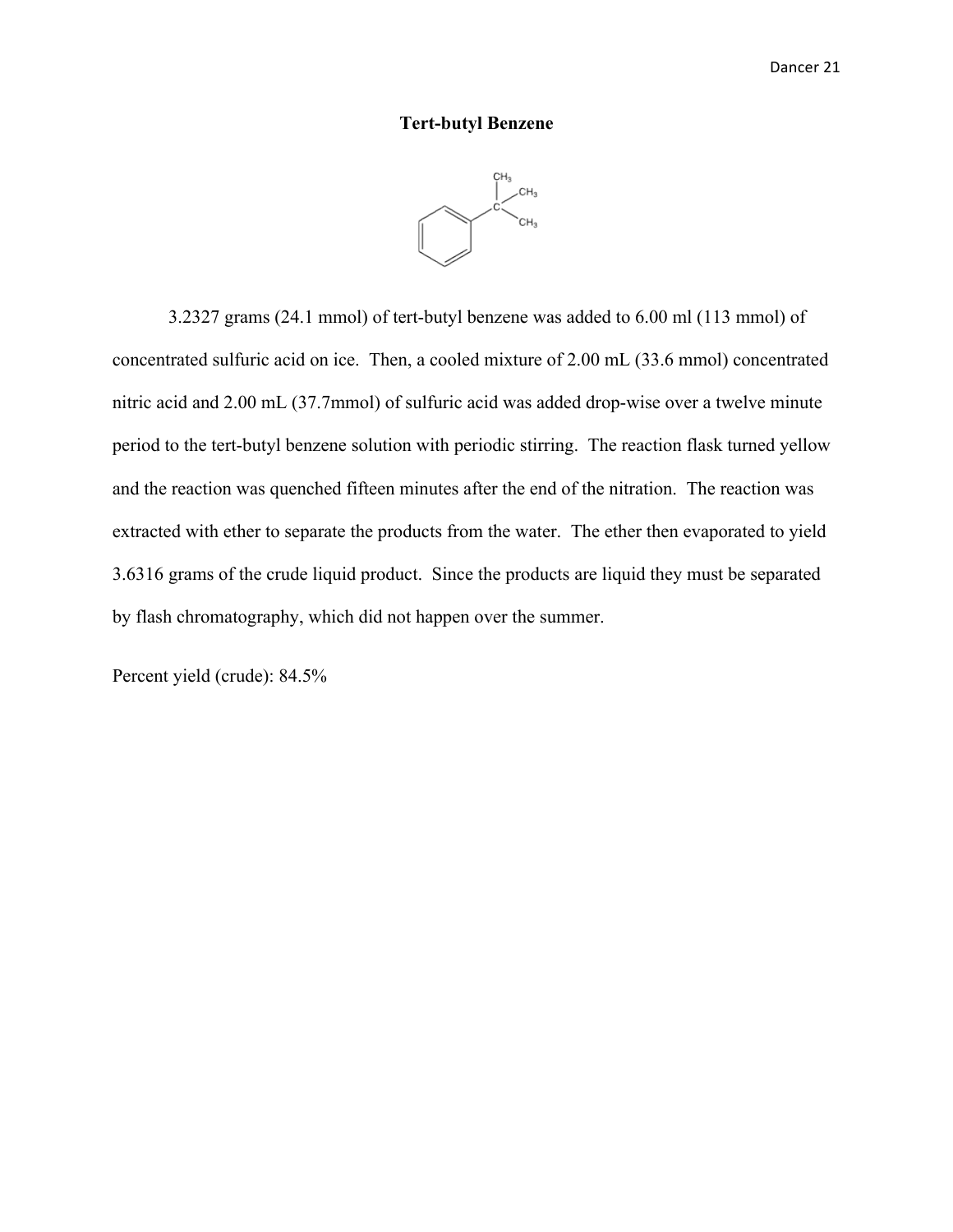# **Benzaldehyde**

2.3469 grams (22.1 mmol) of benzaldehyde was added to 6.00 ml (113 mmol) of concentrated sulfuric acid on ice. Then, a cooled mixture of 2.00 mL (33.6 mmol) concentrated nitric acid and 2.00 mL (37.7mmol) of sulfuric acid was added drop-wise over a ten minute period to the benzaldehyde solution with periodic stirring. The reaction flask turned a bloodorange in color throughout the addition of the acids. TLC analysis was vague in determining if there was any starting material left in the reaction flask, so thirty-five minutes later the reaction was quenched with 25 grams of ice leaving a huge chunk of orange solid and some white solid. The orange solid was unexpected and was taken out of the reaction flask so that the white solid could be recrystallized in water. This produced 0.0959 grams of a white solid that is 3 nitrobenzaldehyde. The orange solid is speculated to be the dinitrated product.

Percent yield: 2.88%

Melting point: 57-59<sup>°</sup> C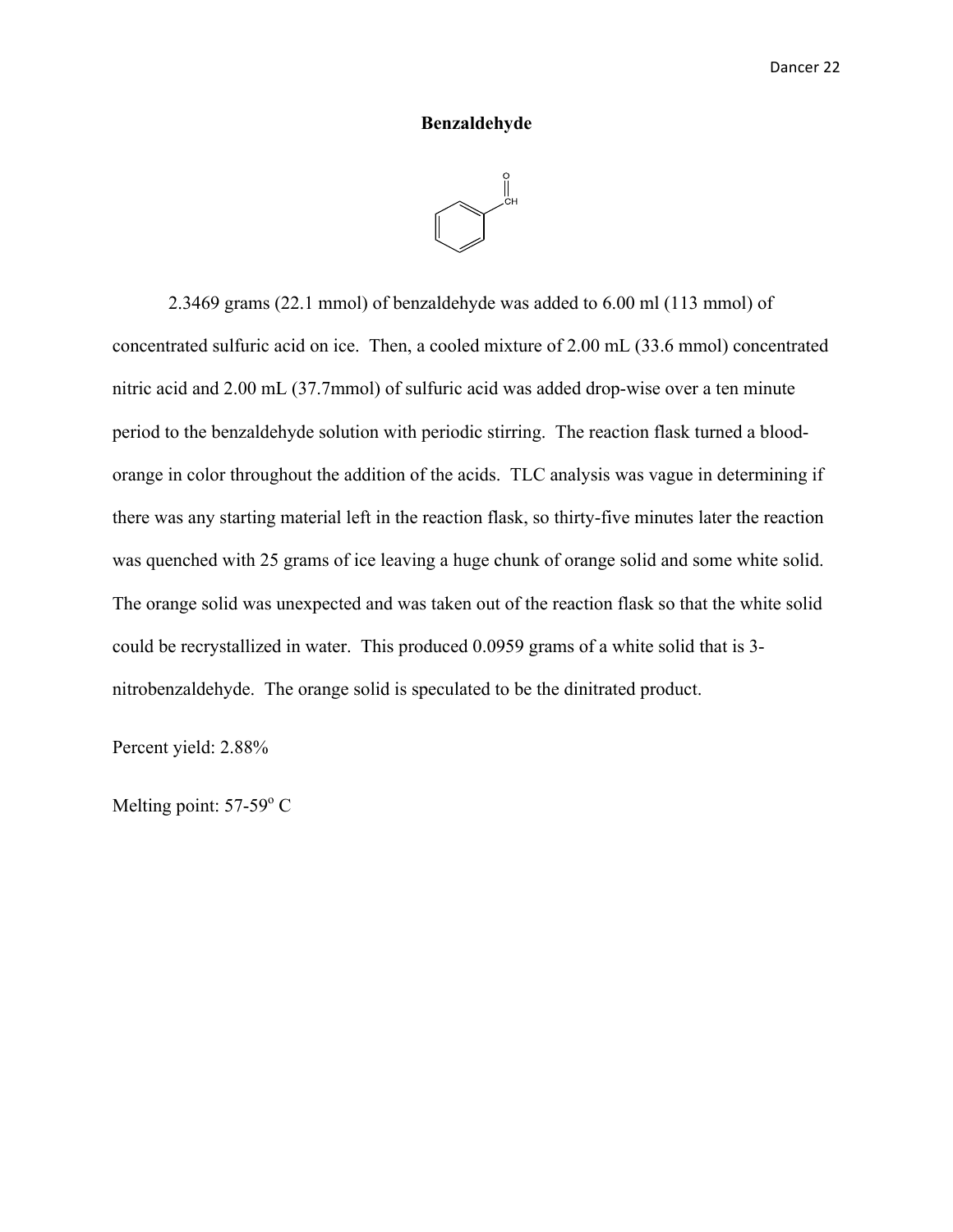#### **Ethyl Benzene**



2.7592 grams (26.0 mmol) of ethyl benzene was added to 6.00 ml (113 mmol) of concentrated sulfuric acid on ice. Then, a cooled mixture of 2.00 mL (33.6 mmol) concentrated nitric acid and 2.00 mL (37.7mmol) of sulfuric acid was added drop-wise over a thirteen minute period to the ethyl benzene solution with periodic stirring. The reaction flask was yellow in color after the addition of the acids. TLC showed a mixture of products with little to no starting material left in the reaction, so the reaction was quenched on 25 grams of ice thirty minutes after the end of the addition of acids. Upon quenching the reaction vessel turned a whitish yellow color. Ether was used to extract the product out of the water and when the ether evaporated, it left 3.0973 grams of what should be a mixture of the three single nitrated products. Since all the products are a liquid, flash chromatography must be used to separate the products, which was not done this summer.

Percent yield (crude): 78.8%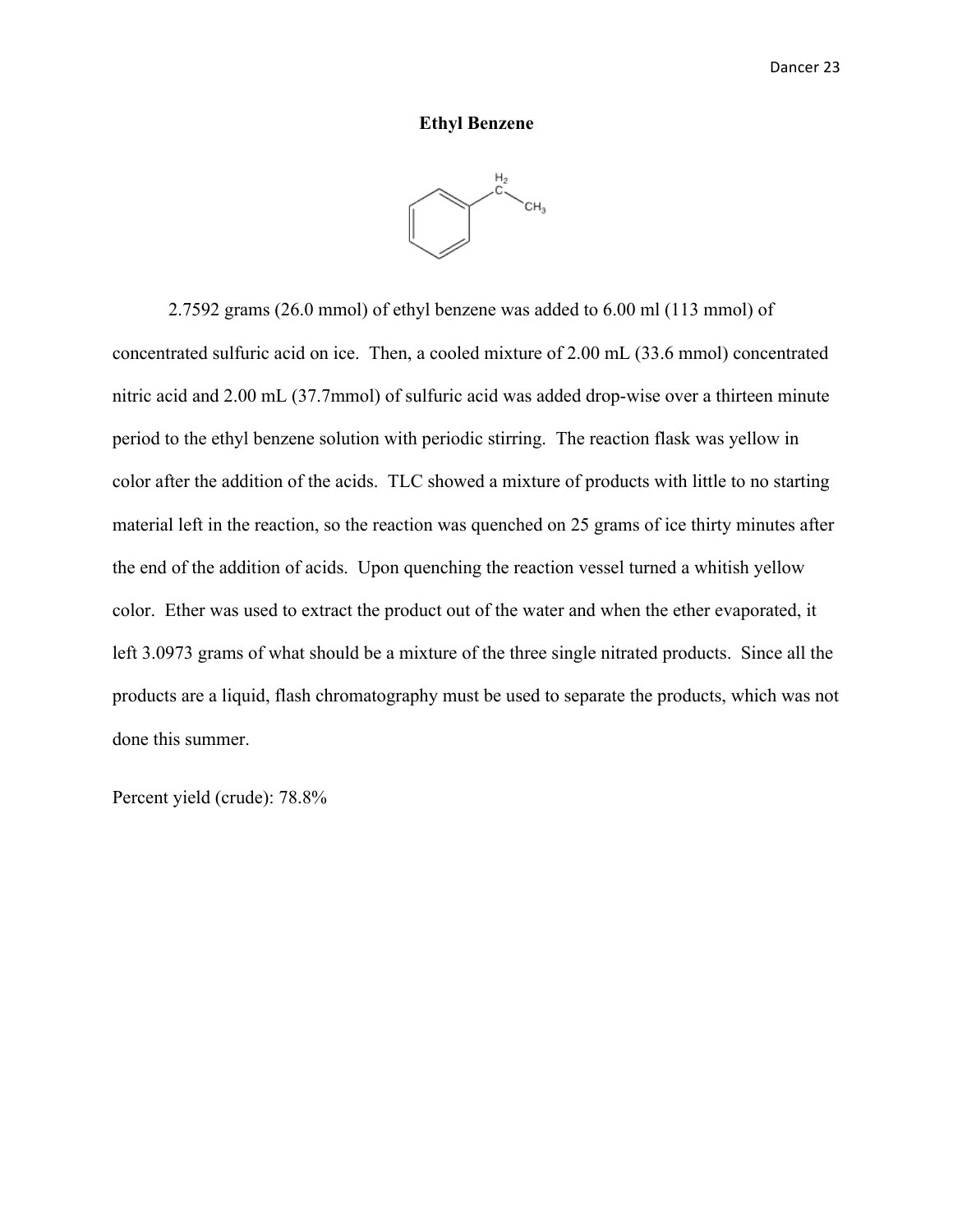#### **Acetophenone**



2.8808 grams (24.0 mmol) of acetophenone was added to 6.00 ml (113 mmol) of concentrated sulfuric acid on ice. Then, a cooled mixture of 2.00 mL (33.6 mmol) concentrated nitric acid and 2.00 mL (37.7mmol) of sulfuric acid was added drop-wise over a ten minute period to the acetophenone solution with periodic stirring. After the adding of the acids, the reaction flask turned black and bubbly and a gas fuming out of it. TLC analysis showed a multitude of products with starting material still left in the reaction flask. Quenching on 25 grams of ice yielded a tar that was not workable and therefore no tests have been done on it. This reaction was a failure.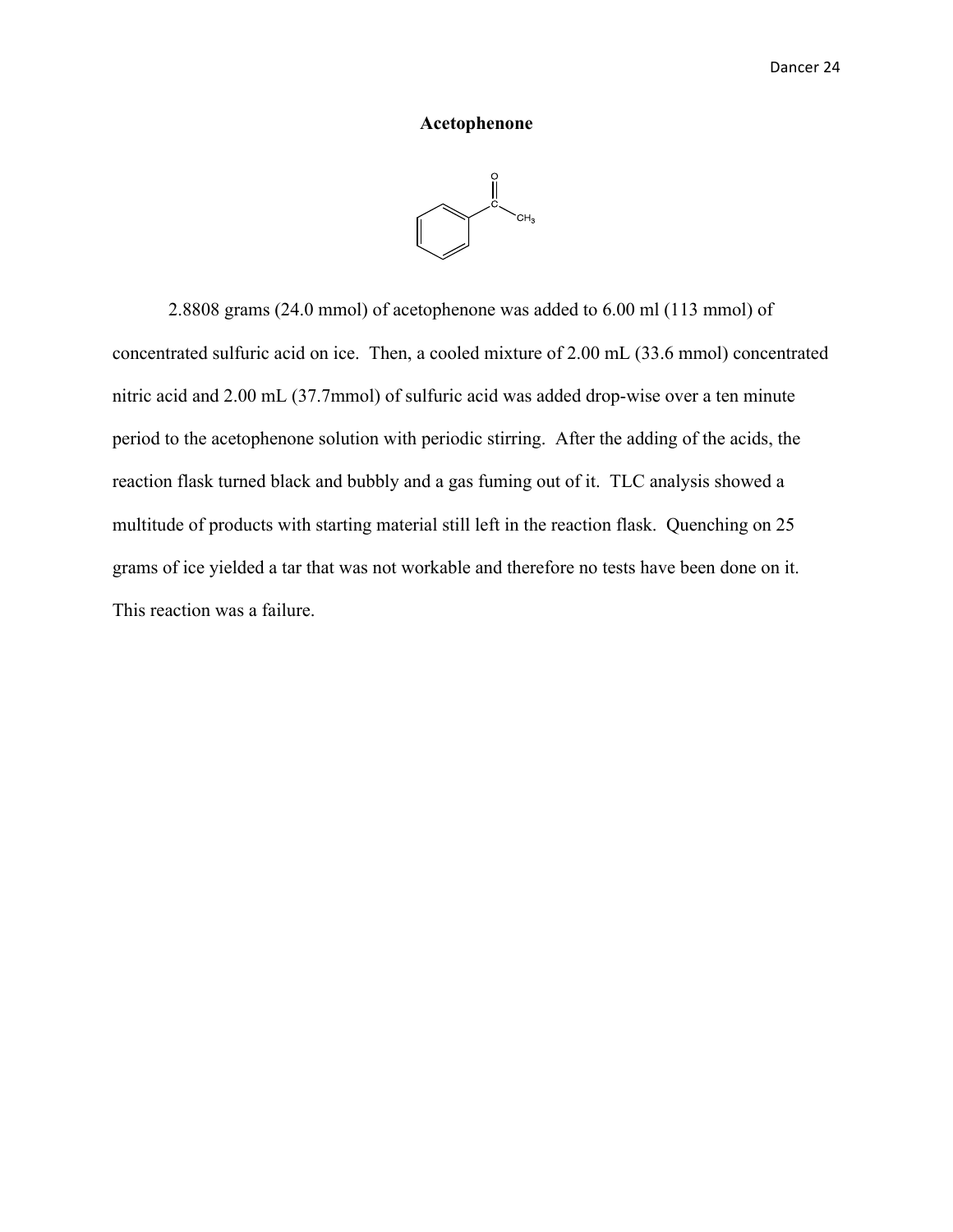## **Benzene**



2.1064 grams (27.0 mmol) of benzene was added to 6.00 ml (113 mmol) of concentrated sulfuric acid on ice. Then, a cooled mixture of 2.00 mL (33.6 mmol) concentrated nitric acid and 2.00 mL (37.7mmol) of sulfuric acid was added drop-wise to the benzene solution over a thirteen minute period with periodic stirring. The reaction flask turned yellow after the acids had been added; however, about 15 minutes later the reaction flask turned orange. TLC analysis compared the product obtained here versus known dinitrobenzene product; the result was that most of the benzene dinitrated. This was not what was wanted, however, the solid dinitrobenzene product was recrystallized in methanol to yield 1.8670 grams.

Percent yield (dinitrated product): 58.3%

Melting point: 86-88°C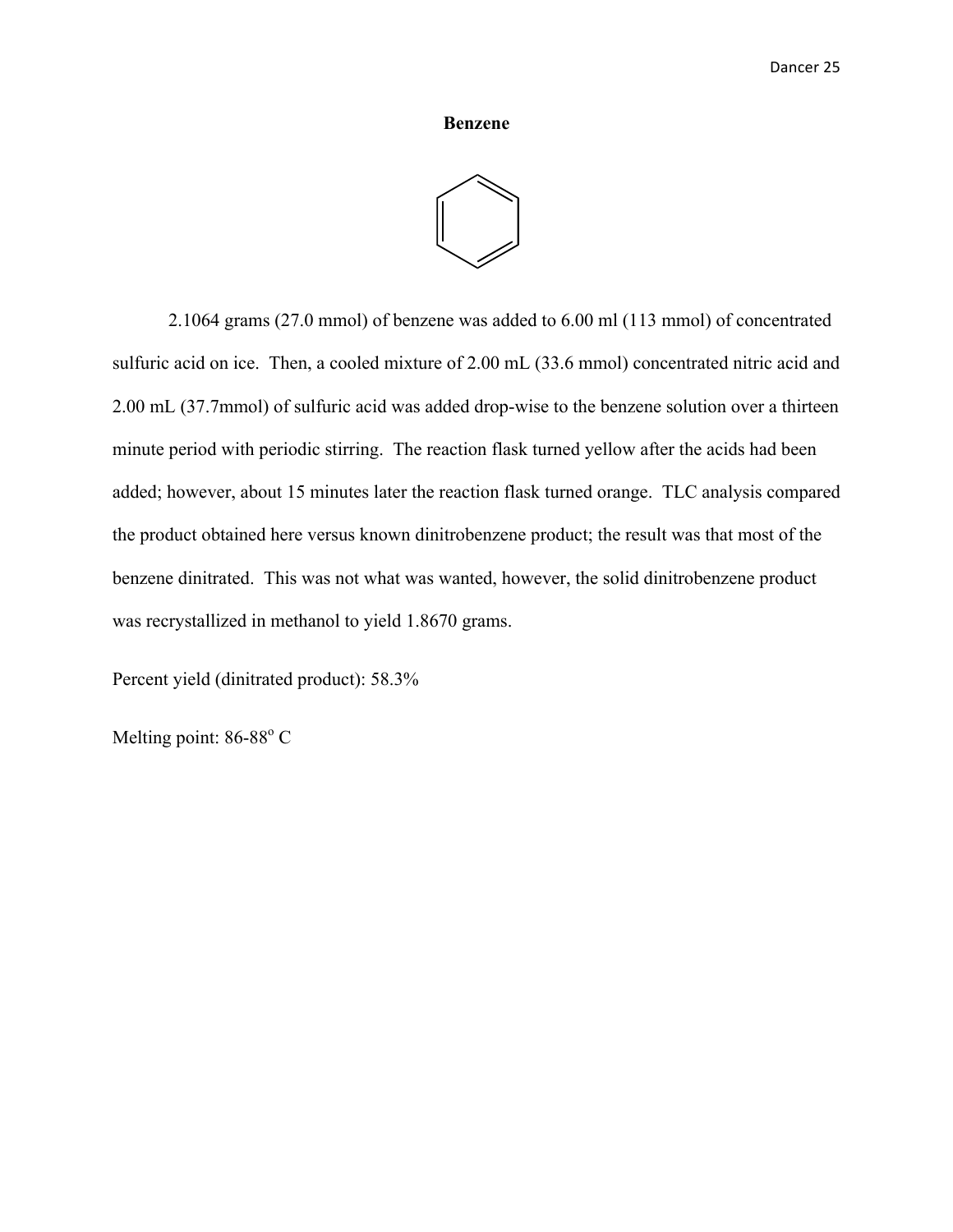#### **Styrene**



2.7647 grams (26.5 mmol) of styrene was added to 6.00 ml (113 mmol) of concentrated sulfuric acid on ice. Then, a cooled mixture of 2.00 mL (33.6 mmol) concentrated nitric acid and 2.00 mL (37.7mmol) of sulfuric acid was added drop-wise to the styrene solution over an eleven minute period with periodic stirring. During the addition of the styrene to the 6.00 mL of sulfuric acid, the flask turned into and orange and black tar that looked useless. The reaction was carried out anyways but nothing happened. The styrene was probably sulfonated during the addition of sulfuric acid so that it could not react with the nitric acid mixture. This reaction failed and will not be used again.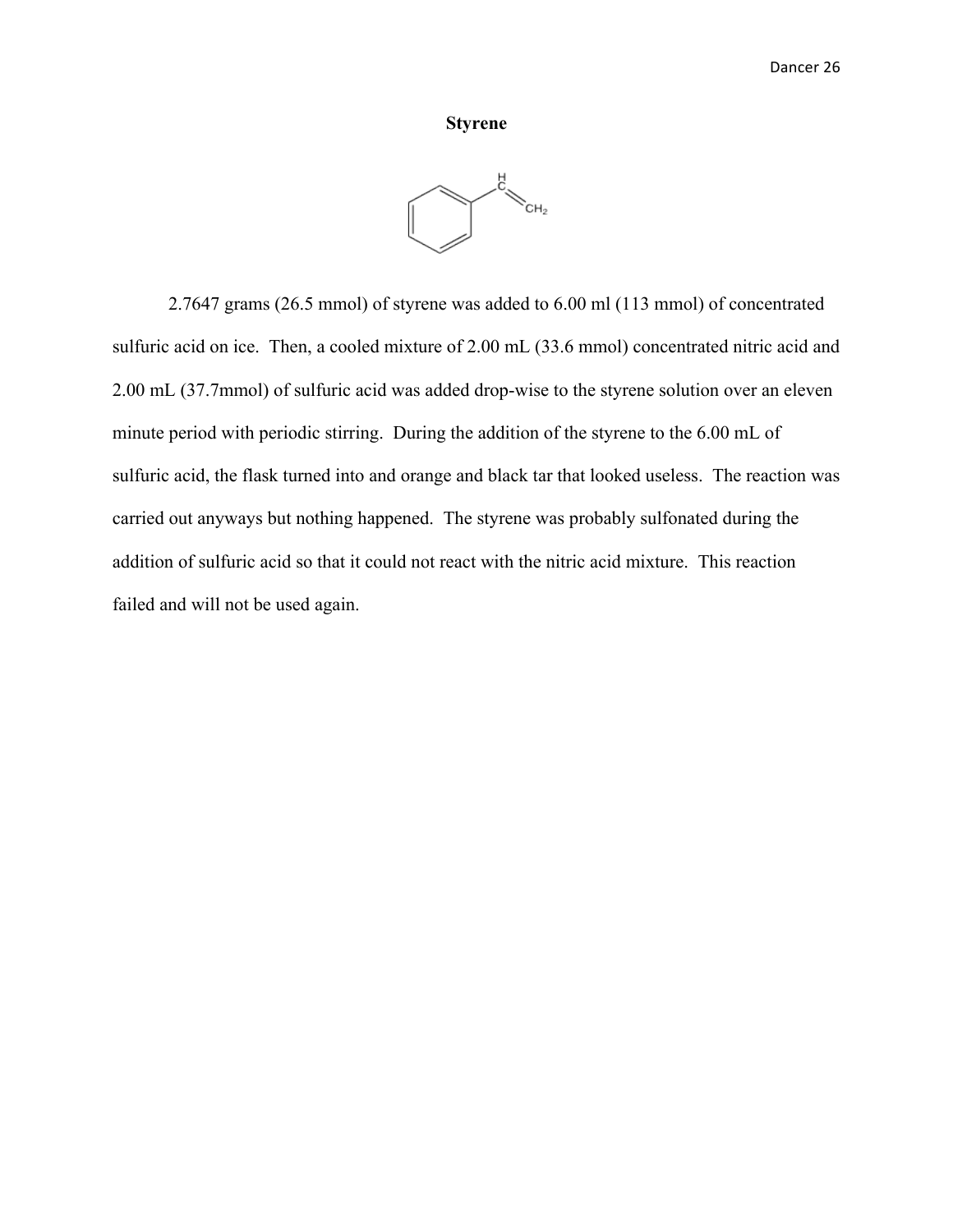#### **Phenyl Acetate**



4.0810 grams (30.0 mmol) of phenyl acetate was added to 6.00 ml (113 mmol) of concentrated sulfuric acid on ice. Then, a cooled mixture of 2.00 mL (33.6 mmol) concentrated nitric acid and 2.00 mL (37.7mmol) of sulfuric acid was added drop-wise over an eleven minute period to the phenyl acetate solution with periodic stirring. The reaction vessel turned from yellow to a dark green to black at the end. TLC analysis showed that there was little starting material left but many products also had formed. The reaction was quenched with 25 grams of ice, which yielded reddish-black crystals. These crystals were not workable and tests could not be run on them. It is thought that since phenyl acetate is a strongly activating group that the phenyl acetate probably got dinitrated and formed many products, resulting in the tar. This reaction also was not used again.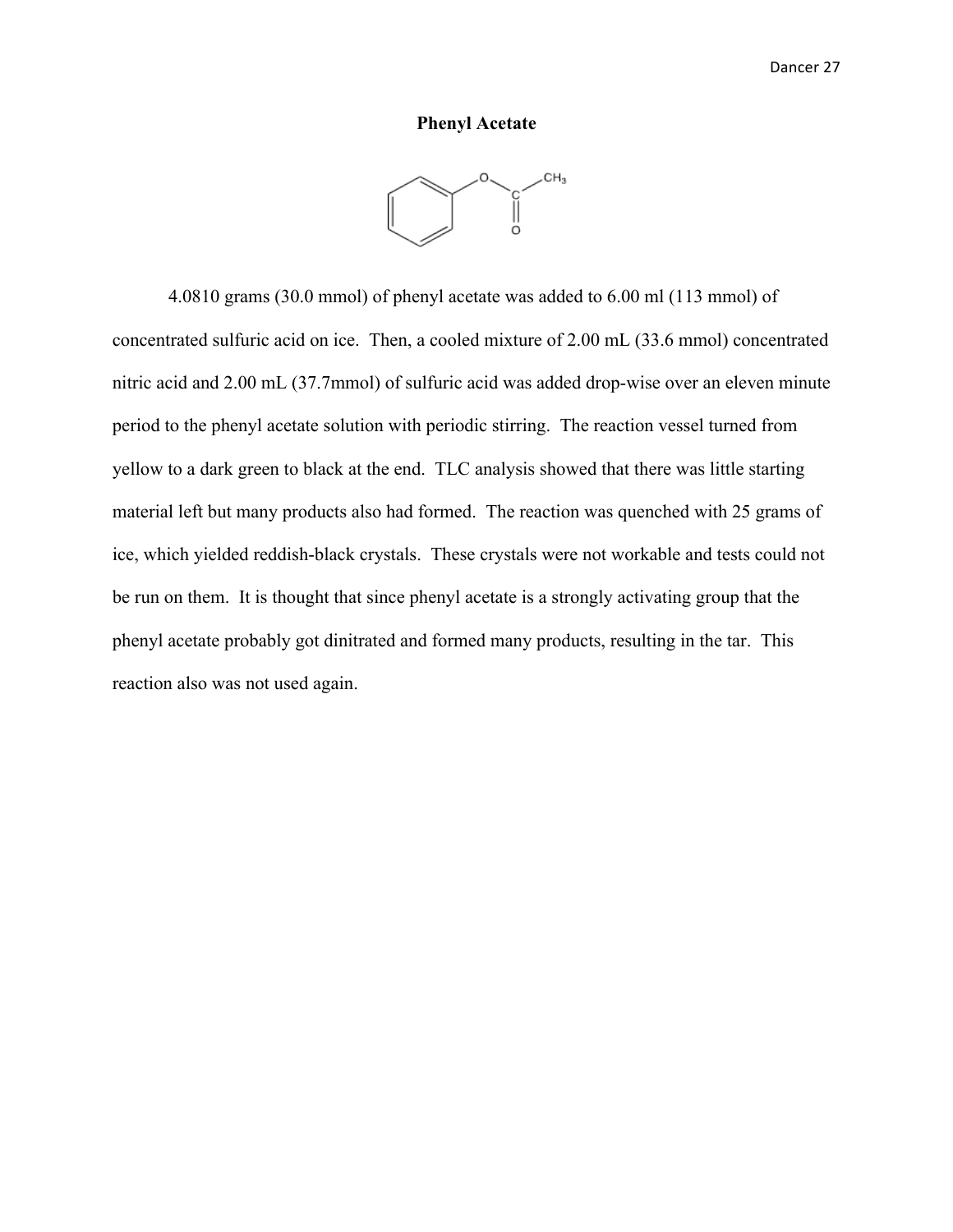#### **Phenetole**



3.7310 grams (30.5 mmol) of phenetole was added to 6.00 ml (113 mmol) of concentrated sulfuric acid on ice. Then, a cooled mixture of 2.00 mL (33.6 mmol) concentrated nitric acid and 2.00 mL (37.7mmol) of sulfuric acid was added drop-wise over a fifteen minute period to the phenetole solution with periodic stirring. During the addition of acids, the reaction flask turned yellow to black to green. TLC analysis showed no starting material and three products. The reaction was quenched fifteen minutes after the end of the addition of acids on 25 grams of ice. Upon quenching the reaction flask turned black and red with a deposit of black on the bottom. This reaction also produced unworkable tars because of how strongly activating it is. This reaction will also be discarded and not used again.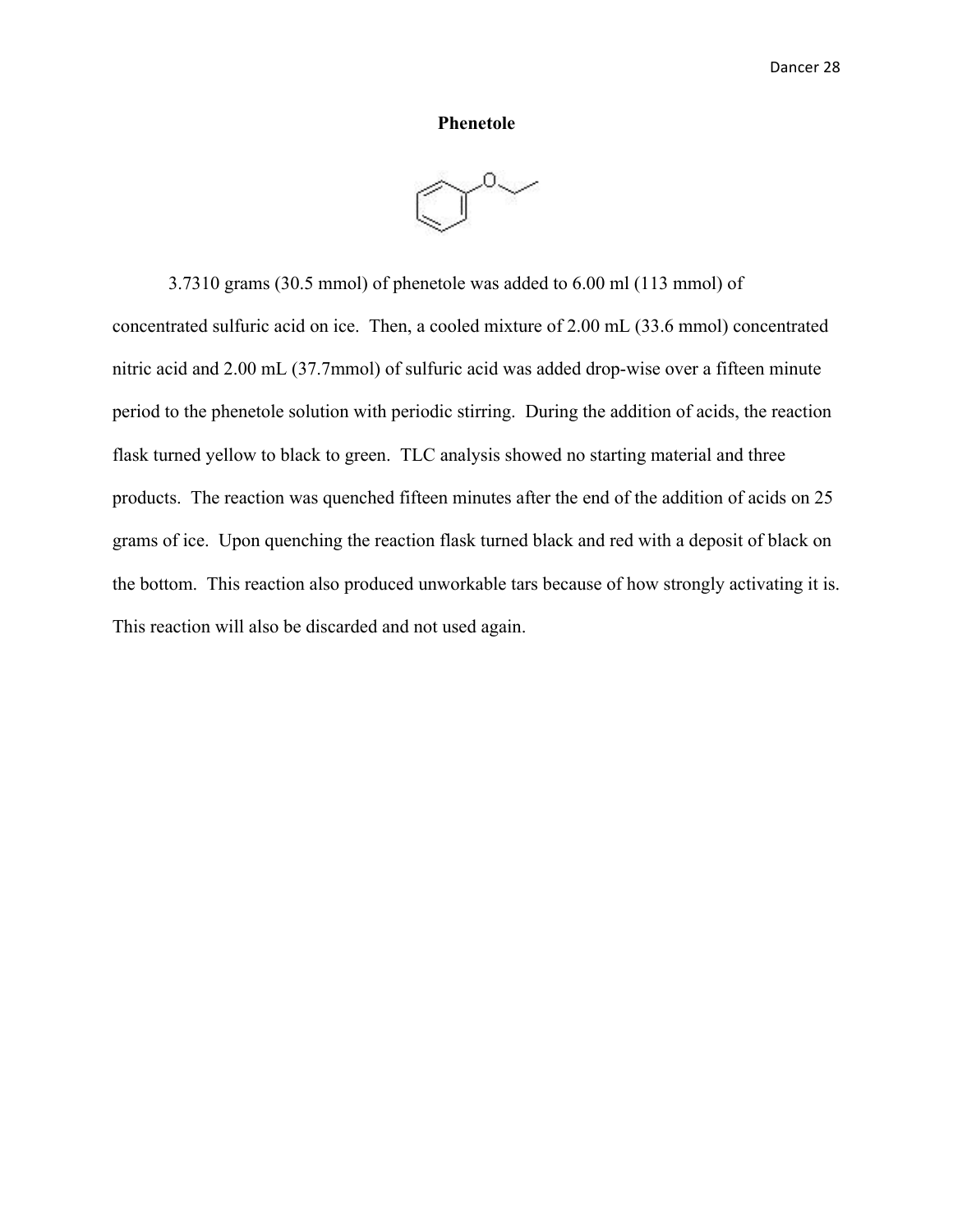#### **Chlorobenzene**



2.5949 grams (23.1 mmol) of chlorobenzene was added to 6.00 ml (113 mmol) of concentrated sulfuric acid on ice. Then, a cooled mixture of 2.00 mL (33.6 mmol) concentrated nitric acid and 2.00 mL (37.7mmol) of sulfuric acid was added drop-wise over a fifteen minute period to the chlorobenzene solution with periodic stirring. TLC analysis showed one product circle but no starting material showed up. The reaction flask showed a solid so the reaction was quenched in 25 grams of ice twenty-five minutes after the end of the addition of acids. This produced yellow-white crystals and these crystals were recrystallized in ethanol to produce 0.7486 grams of 3-nitrochlorobenzene.

Percent yield: 20.6%

Melting point: 87-89<sup>°</sup> C

IR:  $\text{(cm}^{-1})$  1603.84, 1537.97, 1519.74, 1344.09, 1093.46, 845.8, 740.34